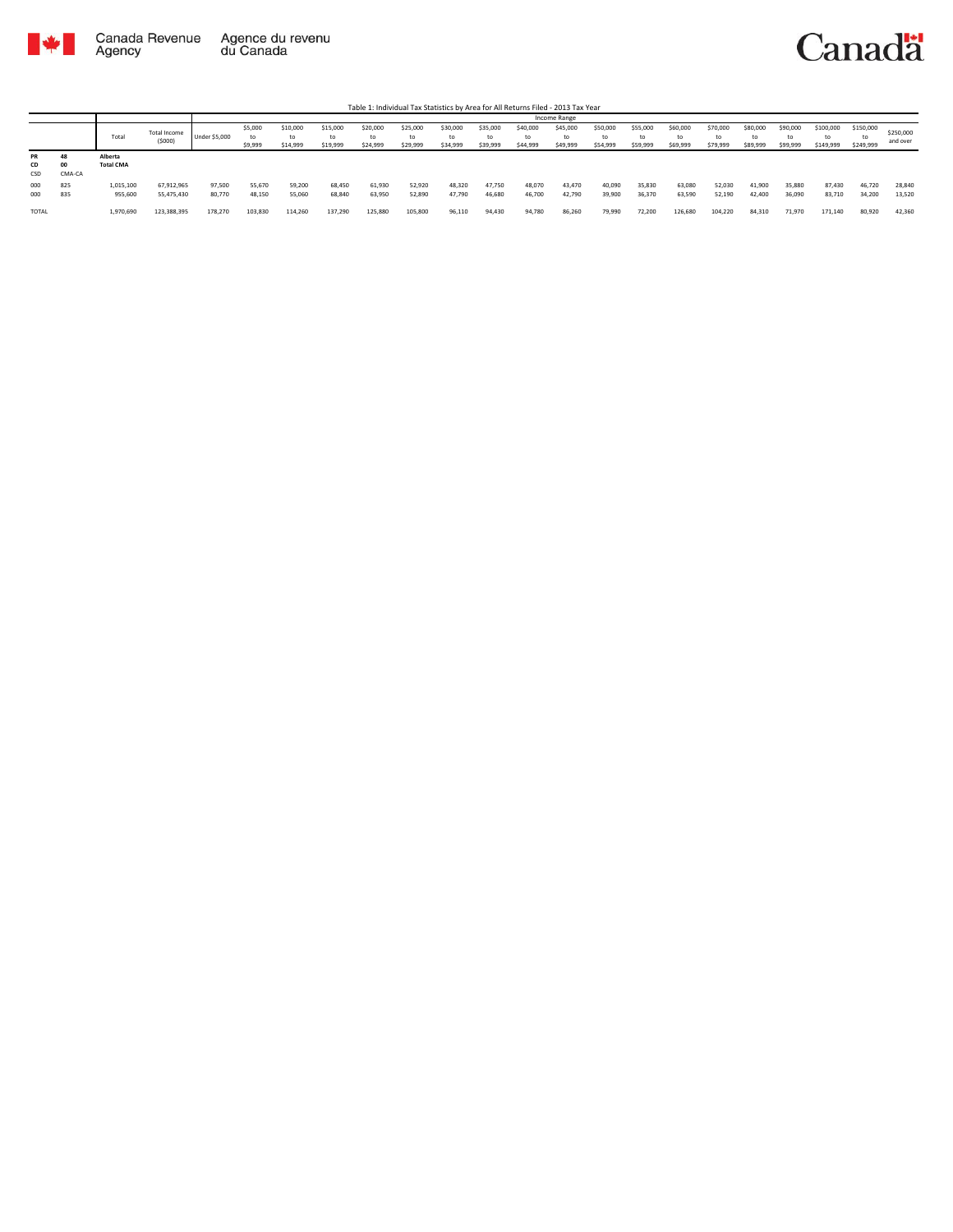

Table 1: Individual Tax Statistics by Area for All Returns Filed - 2013 Tax Year

|                 |                    |                            |                               |                      |                          |                            |                            |                            |                            |                            |                            |                            | <b>Income Range</b>        |                            |                            |                            |                            |                            |                            |                              |                              |                       |
|-----------------|--------------------|----------------------------|-------------------------------|----------------------|--------------------------|----------------------------|----------------------------|----------------------------|----------------------------|----------------------------|----------------------------|----------------------------|----------------------------|----------------------------|----------------------------|----------------------------|----------------------------|----------------------------|----------------------------|------------------------------|------------------------------|-----------------------|
|                 |                    | Total                      | <b>Total Income</b><br>(5000) | <b>Under \$5,000</b> | \$5,000<br>to<br>\$9,999 | \$10,000<br>to<br>\$14,999 | \$15,000<br>to<br>\$19,999 | \$20,000<br>to<br>\$24,999 | \$25,000<br>to<br>\$29,999 | \$30,000<br>to<br>\$34,999 | \$35,000<br>to<br>\$39,999 | \$40,000<br>to<br>\$44,999 | \$45,000<br>to<br>\$49,999 | \$50,000<br>to<br>\$54,999 | \$55,000<br>to<br>\$59,999 | \$60,000<br>to<br>\$69,999 | \$70,000<br>to<br>\$79,999 | \$80,000<br>to<br>\$89,999 | \$90,000<br>to<br>\$99,999 | \$100,000<br>to<br>\$149,999 | \$150,000<br>to<br>\$249,999 | \$250,000<br>and over |
| PR<br>CD<br>CSD | 48<br>00<br>CMA-CA | Alberta<br><b>Total CA</b> |                               |                      |                          |                            |                            |                            |                            |                            |                            |                            |                            |                            |                            |                            |                            |                            |                            |                              |                              |                       |
| 000             | 805                | 58,780                     | 3,018,523                     | 4,130                | 3,230                    | 3,880                      | 4.790                      | 5,340                      | 3,990                      | 3,330                      | 3.200                      | 2,870                      | 2,540                      | 2,300                      | 2,000                      | 3,410                      | 2,880                      | 2,190                      | 2,010                      | 4,390                        | 1.730                        | 590                   |
| 000             | 806                | 18,410                     | 940,737                       | 1,520                | 1,030                    | 1,130                      | 1,330                      | 1,410                      | 1,130                      | 1,060                      | 1,310                      | 1,250                      | 910                        | 740                        | 590                        | 1,050                      | 850                        | 690                        | 560                        | 1,260                        | 460                          | 150                   |
| 000             | 810                | 88,460                     | 4,022,703                     | 6,850                | 4.850                    | 6,880                      | 7,590                      | 7,760                      | 6,130                      | 5,370                      | 4,910                      | 5,390                      | 4,310                      | 3,730                      | 3,240                      | 5,330                      | 4,010                      | 2.860                      | 2.470                      | 4,660                        | 1,460                        | 650                   |
| 000             | 820                | 21.640                     | 1,456,703                     | 1,890                | 1,090                    | 1,160                      | 1,180                      | 1,230                      | 1,140                      | 1,030                      | 950                        | 1,010                      | 860                        | 790                        | 740                        | 1,370                      | 1,200                      | 1,010                      | 920                        | 2,300                        | 1,210                        | 570                   |
| 000             | 821                | 11.020                     | 563.573                       | 770                  | 570                      | 670                        | 780                        | 870                        | 740                        | 680                        | 670                        | 730                        | 590                        | 470                        | 430                        | 660                        | 560                        | 380                        | 340                        | 730                          | 270                          | 110                   |
| 000             | 826                | 11,840                     | 639,268                       | 930                  | 610                      | 690                        | 810                        | 890                        | 740                        | 650                        | 640                        | 560                        | 530                        | 490                        | 430                        | 760                        | 640                        | 500                        | 460                        | 980                          | 400                          | 140                   |
| 000             | 828                | 10,920                     | 769,206                       | 660                  | 530                      | 570                        | 620                        | 700                        | 720                        | 660                        | 580                        | 530                        | 570                        | 470                        | 440                        | 740                        | 600                        | 470                        | 420                        | 910                          | 440                          | 290                   |
| 000             | 830                | 75,200                     | 4,239,483                     | 5,320                | 3,690                    | 5,000                      | 5,610                      | 5,650                      | 4,570                      | 4,320                      | 3,880                      | 3,880                      | 3,430                      | 3,050                      | 2,680                      | 4.700                      | 3,880                      | 3,090                      | 2,860                      | 6,100                        | 2,640                        | 880                   |
| 000             | 831                | 10,010                     | 649.476                       | 810                  | 530                      | 540                        | 550                        | 610                        | 510                        | 470                        | 440                        | 410                        | 440                        | 380                        | 330                        | 630                        | 530                        | 460                        | 420                        | 1,200                        | 610                          | 140                   |
| 000             | 832                | 11,990                     | 663.134                       | 950                  | 620                      | 710                        | 860                        | 890                        | 650                        | 640                        | 590                        | 600                        | 540                        | 500                        | 450                        | 730                        | 640                        | 540                        | 450                        | 1,010                        | 520                          | 120                   |
| 000             | 833                | 15,980                     | 820,414                       | 970                  | 780                      | 1,000                      | 1,240                      | 1,520                      | 1,100                      | 980                        | 950                        | 810                        | 770                        | 680                        | 610                        | 970                        | 770                        | 610                        | 490                        | 1,140                        | 440                          | 160                   |
| 000             | 840                | 15.670                     | 1,117,840                     | 1.070                | 660                      | 790                        | 920                        | 930                        | 850                        | 780                        | 670                        | 720                        | 680                        | 610                        | 530                        | 1.000                      | 870                        | 820                        | 660                        | 1,780                        | 970                          | 370                   |
| 000             | 845                | 13,510                     | 868,653                       | 1,260                | 600                      | 600                        | 710                        | 680                        | 630                        | 620                        | 540                        | 550                        | 480                        | 460                        | 430                        | 990                        | 1,050                      | 770                        | 660                        | 1,440                        | 840                          | 190                   |
| 000             | 850                | 47.850                     | 2.900.158                     | 3.480                | 2.120                    | 2.450                      | 2.940                      | 2.920                      | 2.650                      | 2.450                      | 2.200                      | 2,170                      | 2.080                      | 1.880                      | 1.750                      | 3.210                      | 2.760                      | 2.510                      | 2,190                      | 5,730                        | 1.920                        | 430                   |
| 000             | 860                | 59,350                     | 5,669,872                     | 5,230                | 2,020                    | 2,040                      | 2,220                      | 2,030                      | 1.790                      | 1,730                      | 1,770                      | 1,730                      | 1,680                      | 1,580                      | 1,560                      | 2,870                      | 2,670                      | 2,450                      | 2,410                      | 9.480                        | 11,810                       | 2,300                 |
| 000             | 865                | 10,680                     | 490,254                       | 860                  | 560                      | 710                        | 1,090                      | 1,090                      | 740                        | 680                        | 550                        | 560                        | 450                        | 450                        | 420                        | 590                        | 450                        | 350                        | 300                        | 580                          | 190                          | 70                    |
| <b>TOTAL</b>    |                    | 481,300                    | 28,829,996                    | 36,690               | 23,460                   | 28,820                     | 33,230                     | 34,500                     | 28,050                     | 25,450                     | 23,850                     | 23,760                     | 20,860                     | 18,580                     | 16,630                     | 29,000                     | 24,350                     | 19,680                     | 17,620                     | 43,700                       | 25,910                       | 7,160                 |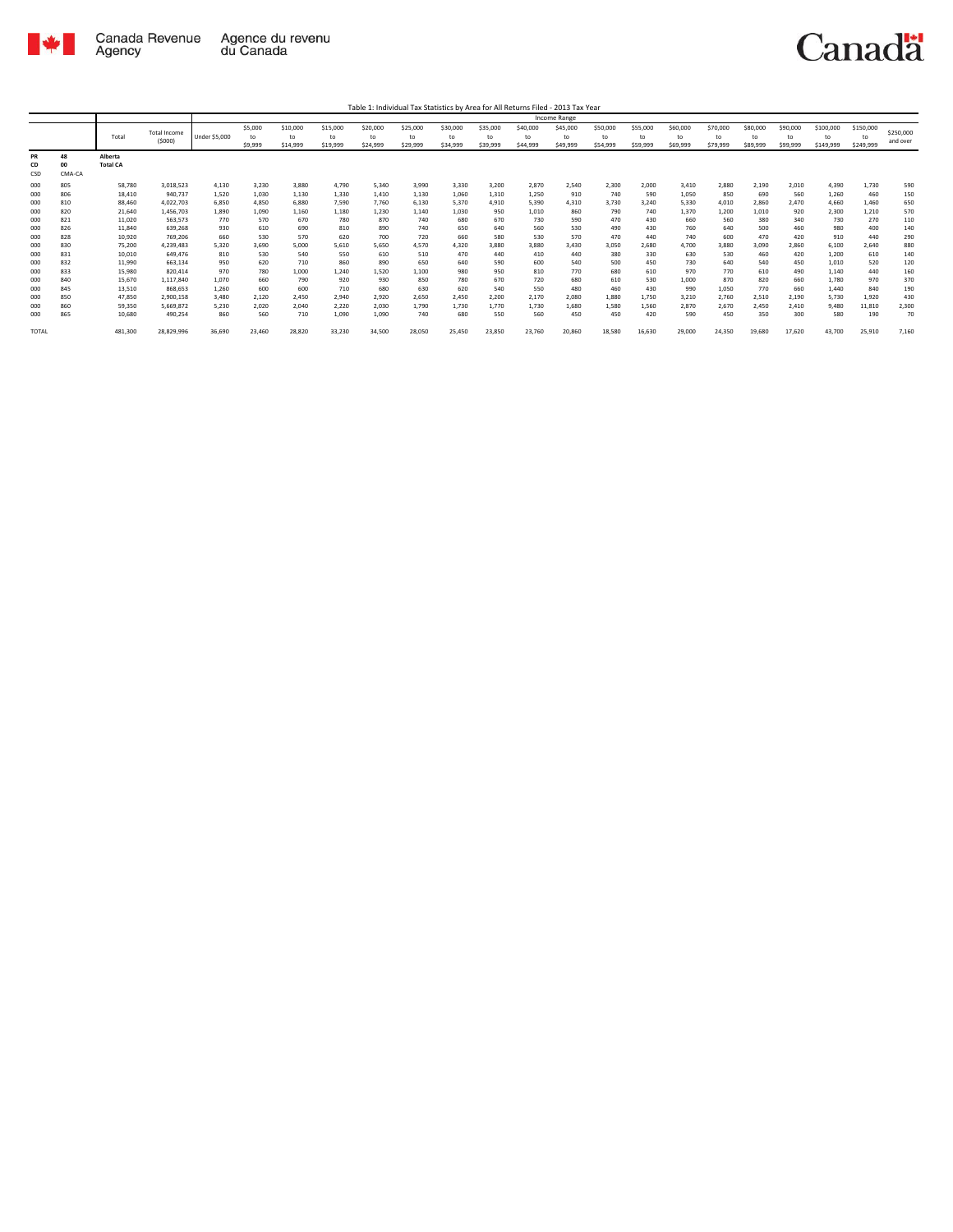

|       |        |                |                        |               |                    |                            |                            |                            |                            |                            |                            |                            | Income Range         |                            |                            |                            |                            |                            |                            |                              |                              |                       |
|-------|--------|----------------|------------------------|---------------|--------------------|----------------------------|----------------------------|----------------------------|----------------------------|----------------------------|----------------------------|----------------------------|----------------------|----------------------------|----------------------------|----------------------------|----------------------------|----------------------------|----------------------------|------------------------------|------------------------------|-----------------------|
|       |        | Total          | Total Income<br>(5000) | Under \$5,000 | \$5,000<br>\$9,999 | \$10,000<br>to<br>\$14,999 | \$15,000<br>to<br>\$19,999 | \$20,000<br>to<br>\$24,999 | \$25,000<br>to<br>\$29,999 | \$30,000<br>to<br>\$34,999 | \$35,000<br>to<br>\$39,999 | \$40,000<br>to<br>\$44,999 | \$45,000<br>\$49,999 | \$50,000<br>to<br>\$54,999 | \$55,000<br>to<br>\$59,999 | \$60,000<br>to<br>\$69,999 | \$70,000<br>to<br>\$79,999 | \$80,000<br>to<br>\$89,999 | \$90,000<br>to<br>\$99,999 | \$100,000<br>to<br>\$149,999 | \$150,000<br>to<br>\$249,999 | \$250,000<br>and over |
| PR    | 48     | Alberta        |                        |               |                    |                            |                            |                            |                            |                            |                            |                            |                      |                            |                            |                            |                            |                            |                            |                              |                              |                       |
| CD    | 01     | Division No. 1 |                        |               |                    |                            |                            |                            |                            |                            |                            |                            |                      |                            |                            |                            |                            |                            |                            |                              |                              |                       |
| CSD   | CMA-CA |                |                        |               |                    |                            |                            |                            |                            |                            |                            |                            |                      |                            |                            |                            |                            |                            |                            |                              |                              |                       |
| 008   | 997    | 1,210          | 51,701                 | 120           | 110                | 70                         | 150                        | 80                         | 80                         | 60                         | 60                         | 80                         | 60                   | 60                         | 30                         | 50                         | 50                         | 40                         | 20                         | 50                           | 30                           | 10                    |
| 009   | 998    | 520            | 23,893                 | 40            | 40                 | 30                         | 50                         | 40                         | 40                         | 20                         | 10                         | 50                         | 30                   | 20                         | 10                         | 30                         | 30                         | 20                         | w                          | 30                           | 10                           |                       |
| 014   | 997    | 2,200          | 88,843                 | 310           | 130                | 150                        | 160                        | 160                        | 140                        | 120                        | 120                        | 140                        | 110                  | 110                        | 80                         | 120                        | 100                        | 70                         | 60                         | 80                           | 20                           | 10                    |
| TOTAL |        | 3,930          | 164,436                | 470           | 280                | 260                        | 360                        | 290                        | 270                        | 190                        | 200                        | 270                        | 200                  | 190                        | 120                        | 210                        | 170                        | 130                        | 90                         | 160                          | 60                           | 30                    |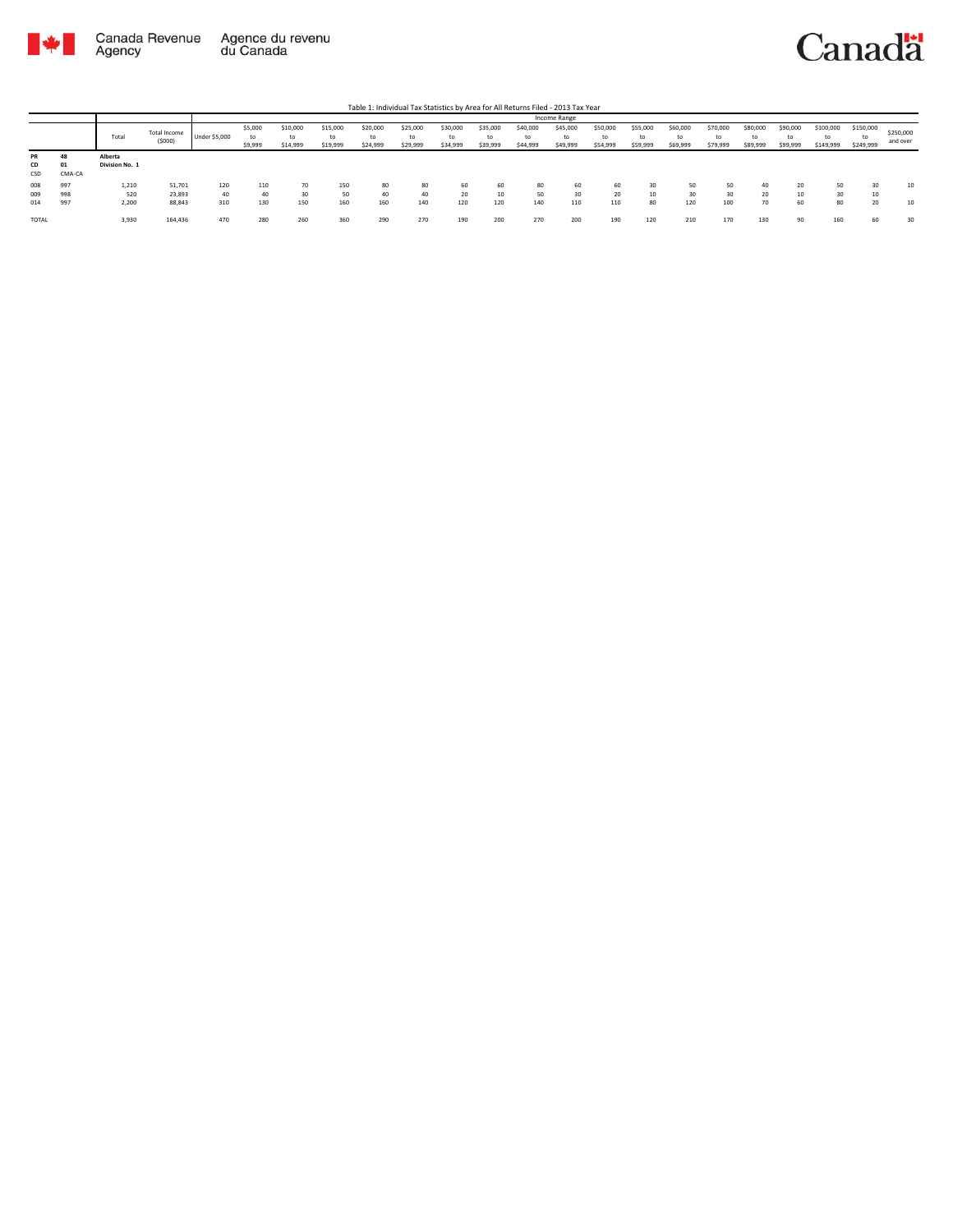

Table 1: Individual Tax Statistics by Area for All Returns Filed - 2013 Tax Year

|                 |                    |                           |                               |               |                          |                            |                            |                            |                            |                            |                            |                            | <b>Income Range</b>        |                            |                            |                            |                            |                            |                            |                              |                              |                       |
|-----------------|--------------------|---------------------------|-------------------------------|---------------|--------------------------|----------------------------|----------------------------|----------------------------|----------------------------|----------------------------|----------------------------|----------------------------|----------------------------|----------------------------|----------------------------|----------------------------|----------------------------|----------------------------|----------------------------|------------------------------|------------------------------|-----------------------|
|                 |                    | Total                     | <b>Total Income</b><br>(5000) | Under \$5,000 | \$5,000<br>to<br>\$9,999 | \$10,000<br>to<br>\$14,999 | \$15,000<br>to<br>\$19,999 | \$20,000<br>to<br>\$24,999 | \$25,000<br>to<br>\$29,999 | \$30,000<br>to<br>\$34,999 | \$35,000<br>to<br>\$39,999 | \$40,000<br>to<br>\$44,999 | \$45,000<br>to<br>\$49,999 | \$50,000<br>to<br>\$54,999 | \$55,000<br>to<br>\$59,999 | \$60,000<br>to<br>\$69,999 | \$70,000<br>to<br>\$79,999 | \$80,000<br>to<br>\$89,999 | \$90,000<br>to<br>\$99,999 | \$100,000<br>to<br>\$149,999 | \$150,000<br>to<br>\$249,999 | \$250,000<br>and over |
| PR<br>CD<br>CSD | 48<br>02<br>CMA-CA | Alberta<br>Division No. 2 |                               |               |                          |                            |                            |                            |                            |                            |                            |                            |                            |                            |                            |                            |                            |                            |                            |                              |                              |                       |
| 001             | 997<br>997         | 1,880                     | 69,561                        | 200           | 140<br>20                | 180<br>40                  | 220<br>30                  | 150<br>30                  | 170<br>40                  | 100                        | 100<br>20                  | 80<br>20                   | 80<br>20                   | 60<br>10                   | 70<br>10                   | 90<br>10                   | 70<br>10                   | 40                         | 40                         | 80                           | 30                           |                       |
| 002<br>004      | 997                | 350<br>700                | 13,880<br>30,229              | 20<br>40      | 40                       | 60                         | 90                         | 60                         | 60                         | 30<br>40                   | 30                         | 50                         | 40                         | 40                         | 20                         | 40                         | 30                         | 20<br>20                   | 20                         | 10<br>30                     | 10                           |                       |
| 006             | 997                | 690                       | 27,830                        | 40            | 60                       | 80                         | 120                        | 50                         | 60                         | 40                         | 30                         | 40                         | 20                         | 20                         | 20                         | 30                         | 30                         | 10                         |                            | 30                           | 10                           |                       |
| 008<br>009      | 996<br>996         | 2,650<br>1,000            | 104,939<br>41,064             | 350<br>120    | 190<br>70                | 190<br>70                  | 250<br>110                 | 250<br>80                  | 170<br>70                  | 130<br>50                  | 140<br>60                  | 150<br>60                  | 110<br>40                  | 90<br>30                   | 80<br>30                   | 130<br>50                  | 110<br>50                  | 80<br>30                   | 80<br>30                   | 110<br>50                    | 40<br>10                     | 10                    |
| 021             | 998<br>997         | 3,770<br>7.670            | 153,807<br>361,873            | 670           | 250<br>490               | 280<br>520                 | 320<br>620                 | 250<br>650                 | 230<br>470                 | 190                        | 180<br>360                 | 190<br>430                 | 180<br>360                 | 160<br>350                 | 120<br>300                 | 190<br>460                 | 120<br>360                 | 90<br>230                  | 70<br>200                  | 160<br>430                   | 70<br>170                    | 40<br>80              |
| 022<br>023      | 997                |                           |                               | 780           |                          |                            |                            |                            |                            | 410                        |                            |                            |                            |                            |                            |                            |                            |                            |                            |                              |                              |                       |
| 029             | 997                | 870                       | 33,810                        | 120           | 50                       | 70                         | 70                         | 60                         | 50                         | 50                         | 70                         | 50                         | 50                         | 40                         | 30                         | 50                         | 30                         | 30                         | 10                         | 40                           | 20                           |                       |
| <b>TOTAL</b>    |                    | 19,570                    | 836,994                       | 2,340         | 1.310                    | 1.490                      | 1,820                      | 1,570                      | 1,310                      | 1,020                      | 980                        | 1,060                      | 900                        | 790                        | 700                        | 1,040                      | 800                        | 540                        | 460                        | 930                          | 350                          | 160                   |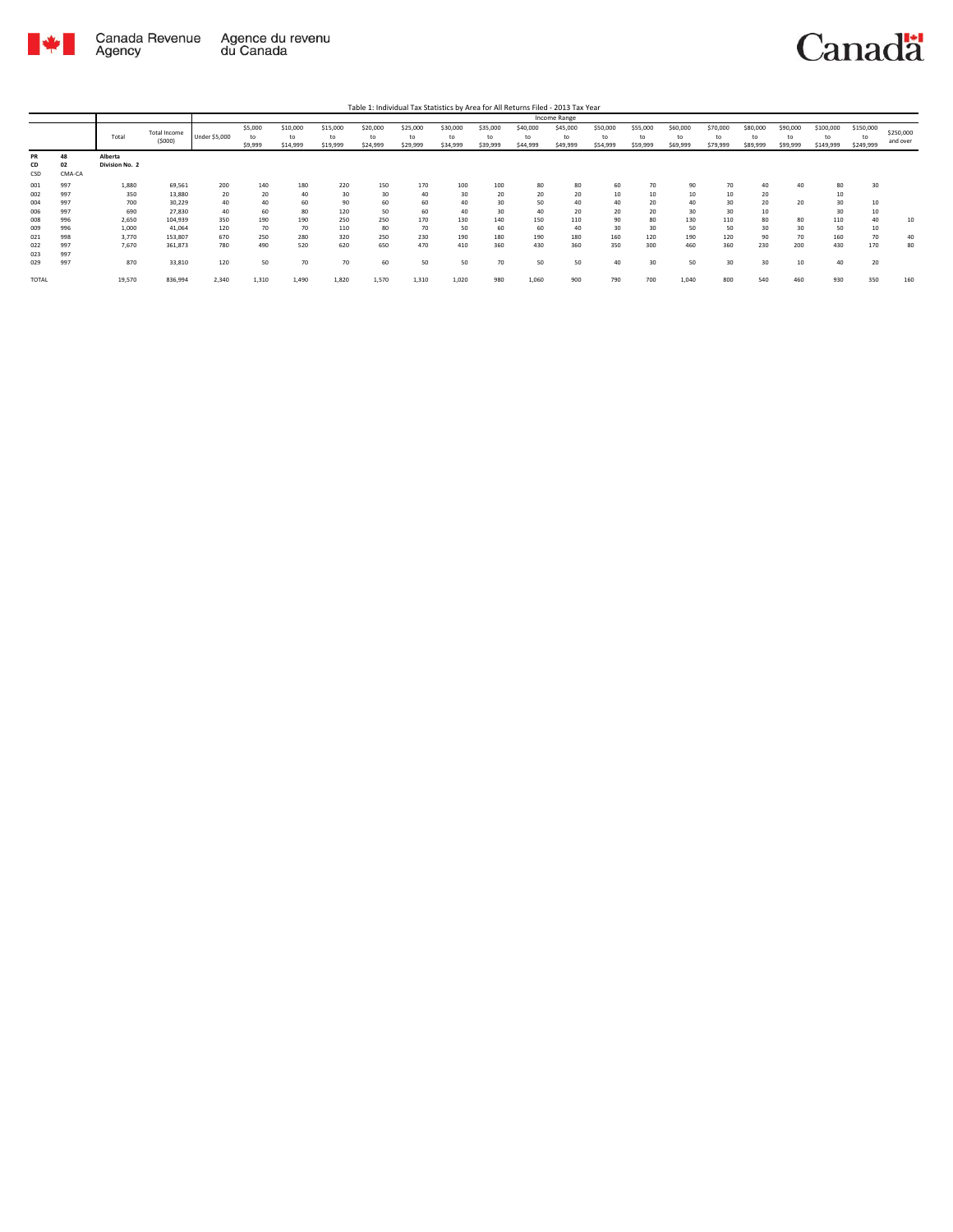

Table 1: Individual Tax Statistics by Area for All Returns Filed - 2013 Tax Year

|                 |                    |                           |                     |               |               |                |                |                |                |                |                |                | Income Range   |                |                |                |                |                |                |                 |                 |           |
|-----------------|--------------------|---------------------------|---------------------|---------------|---------------|----------------|----------------|----------------|----------------|----------------|----------------|----------------|----------------|----------------|----------------|----------------|----------------|----------------|----------------|-----------------|-----------------|-----------|
|                 |                    | Total                     | <b>Total Income</b> | Under \$5,000 | \$5,000<br>to | \$10,000<br>to | \$15,000<br>to | \$20,000<br>to | \$25,000<br>to | \$30,000<br>to | \$35,000<br>to | \$40,000<br>to | \$45,000<br>to | \$50,000<br>to | \$55,000<br>to | \$60,000<br>to | \$70,000<br>to | \$80,000<br>to | \$90,000<br>to | \$100,000<br>to | \$150,000<br>to | \$250,000 |
|                 |                    |                           | (5000)              |               | \$9,999       | \$14,999       | \$19,999       | \$24,999       | \$29,999       | \$34,999       | \$39,999       | \$44,999       | \$49,999       | \$54,999       | \$59,999       | \$69,999       | \$79,999       | \$89,999       | \$99,999       | \$149,999       | \$249,999       | and over  |
| PR<br>CD<br>CSD | 48<br>03<br>CMA-CA | Alberta<br>Division No. 3 |                     |               |               |                |                |                |                |                |                |                |                |                |                |                |                |                |                |                 |                 |           |
| 001             | 997                | 1.770                     | 67,610              | 230           | 140           | 160            | 190            | 160            | 130            | 80             | 70             | 90             | 80             | 50             | 50             | 70             | 70             | 50             | 30             | 90              | 20              | 10        |
| 002<br>003      | 997<br>998         | 1,480<br>110              | 61,905<br>6,868     | 160           | 120           | 150            | 140            | 130            | 110            | 70<br>10       | 70             | 70             | 70             | 50             | 30             | 80             | 50             | 30             | 40             | 80<br>10        | 30              | 10        |
| 004             | 998                | 4,910                     | 150,422             | 1,200         | 380           | 410            | 540            | 410            | 310            | 220            | 190            | 170            | 140            | 120            | 100            | 170            | 120            | 110            | 120            | 140             | 50              | 20        |
| 006             | 998                | 200                       | 5,581               | 50            | 20            | 10             | 10             | 20             | 20             |                | 10             |                | 10             |                |                |                |                |                |                |                 |                 |           |
| 008             | 998                | 150                       | 4.830               | 20            | 20            | 10             | 20             | 20             | 10             |                |                |                |                |                |                |                |                |                |                |                 |                 |           |
| 011             | 998                | 910                       | 40.144              | 90            | 70            | 80             | 80             | 100            | 40             | 50             | 50             | 50             | 30             | 30             | 40             | 40             | 20             | 20             | 20             | 70              | 30              |           |
| 014             | 998                | 4,520                     | 216.025             | 370           | 230           | 330            | 410            | 430            | 330            | 300            | 260            | 230            | 200            | 180            | 140            | 210            | 230            | 160            | 120            | 250             | 110             | 50        |
| 016             | 998                | 190                       | 7.876               | 20            |               | 10             | 20             | 20             | 20             |                | 10             | 10             |                |                |                | 10             | 10             |                |                | 10              |                 |           |
| 018             | 997                | 1,760                     | 72.013              | 110           | 110           | 140            | 200            | 170            | 150            | 120            | 110            | 80             | 90             | 60             | 60             | 90             | 80             | 50             | 50             | 70              | 30              | 10        |
| 019             | 997                | 4.120                     | 150.503             | 500           | 340           | 350            | 380            | 410            | 280            | 260            | 230            | 220            | 200            | 140            | 120            | 190            | 150            | 110            | 80             | 130             | 30              | 20        |
| 021             | 997                | 300                       | 11,887              | 20            | 20            | 20             | 50             | 40             | 30             | 10             | 10             | 10             | 20             |                | 10             | 20             |                | 10             |                |                 |                 |           |
| 022             | 997                | 3,270                     | 140.531             | 220           | 220           | 270            | 360            | 340            | 280            | 230            | 170            | 150            | 120            | 130            | 110            | 160            | 120            | 90             | 90             | 160             | 60              | 20        |
| 024             | 997                | 440                       | 19,867              | 40            | 20            | 30             | 50             | 50             | 30             | 30             | 20             | 30             | 20             | 20             | 10             | 30             | 20             | 20             | 10             | 20              |                 |           |
| 026             | 997                | 2,840                     | 128,886             | 170           | 160           | 210            | 260            | 290            | 200            | 180            | 170            | 170            | 130            | 130            | 100            | 150            | 110            | 120            | 80             | 140             | 50              | 20        |
| 801             | 997                | 830                       | 8.701<br>14.741     | 450           | 60<br>100     | 70<br>120      | 120<br>170     | 30<br>50       | 20<br>30       | 10<br>20       | 10             | 10<br>20       |                | 10             |                |                | 10             |                |                |                 |                 |           |
| 802             | 997                | 1,890                     |                     | 1,310         |               |                |                |                |                |                | 10             |                |                |                |                |                |                |                |                |                 |                 |           |
| <b>TOTAL</b>    |                    | 29,680                    | 1,108,389           | 4,940         | 2,010         | 2,370          | 3,000          | 2,660          | 1,990          | 1,610          | 1,390          | 1,330          | 1,120          | 960            | 810            | 1,240          | 1,030          | 780            | 680            | 1,180           | 420             | 170       |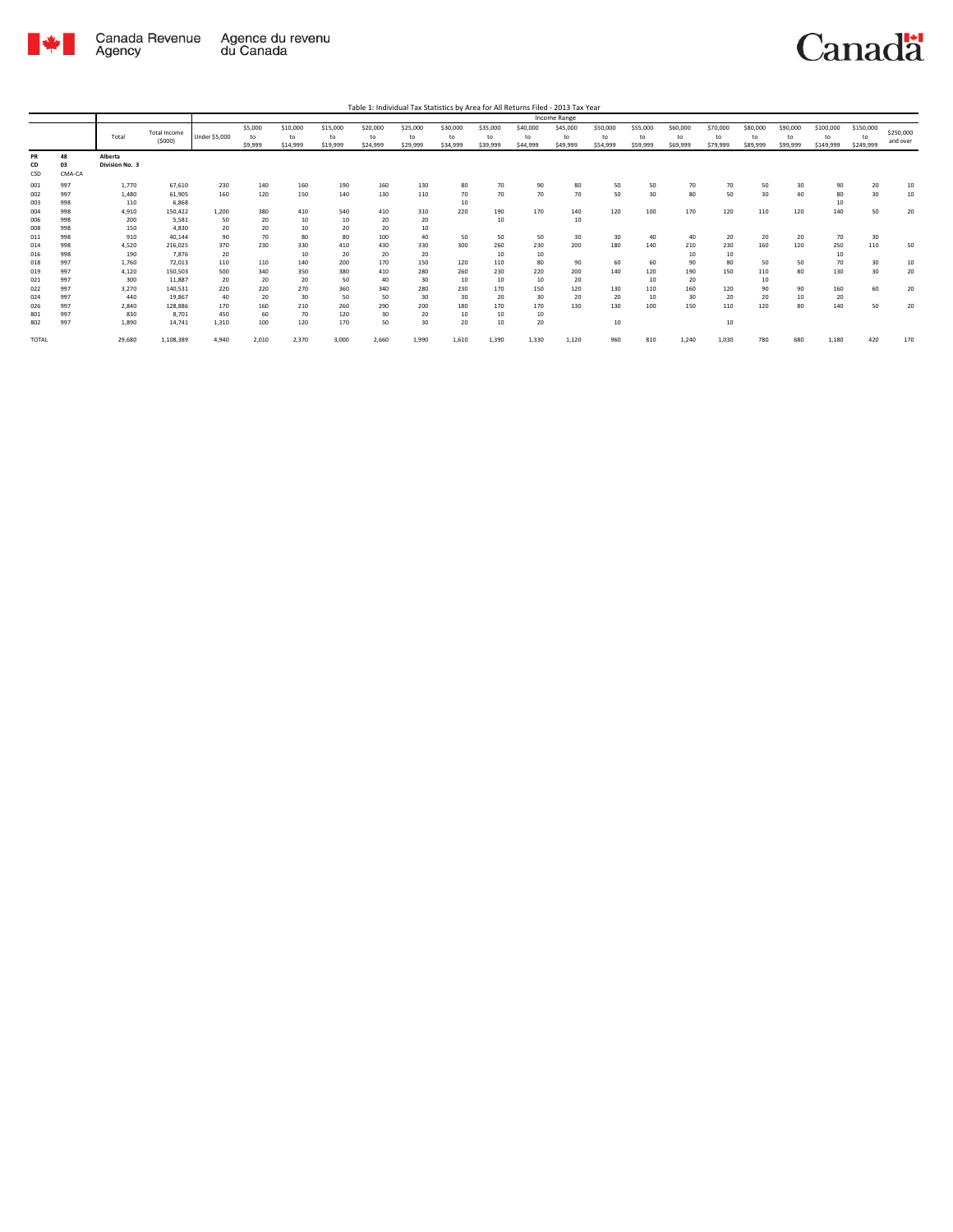

Table 1: Individual Tax Statistics by Area for All Returns Filed - 2013 Tax Year

|       |        |                |                        |               |                          |                            |                            |                            |                            |                            |                            |                            | Income Range               |                            |                            |                            |                            |                            |                            |                                        |                              |                       |
|-------|--------|----------------|------------------------|---------------|--------------------------|----------------------------|----------------------------|----------------------------|----------------------------|----------------------------|----------------------------|----------------------------|----------------------------|----------------------------|----------------------------|----------------------------|----------------------------|----------------------------|----------------------------|----------------------------------------|------------------------------|-----------------------|
|       |        | Total          | Total Income<br>(5000) | Under \$5,000 | \$5,000<br>to<br>\$9,999 | \$10,000<br>to<br>\$14,999 | \$15,000<br>to<br>\$19,999 | \$20,000<br>to<br>\$24,999 | \$25,000<br>to<br>\$29,999 | \$30,000<br>to<br>\$34,999 | \$35,000<br>to<br>\$39,999 | \$40,000<br>to<br>\$44,999 | \$45,000<br>to<br>\$49,999 | \$50,000<br>to<br>\$54,999 | \$55,000<br>to<br>\$59,999 | \$60,000<br>to<br>\$69,999 | \$70,000<br>to<br>\$79,999 | \$80,000<br>to<br>\$89,999 | \$90,000<br>to<br>\$99,999 | \$100,000<br>$^{\dagger}$<br>\$149,999 | \$150,000<br>to<br>\$249,999 | \$250,000<br>and over |
| PR    | 48     | Alberta        |                        |               |                          |                            |                            |                            |                            |                            |                            |                            |                            |                            |                            |                            |                            |                            |                            |                                        |                              |                       |
| CD    | 04     | Division No. 4 |                        |               |                          |                            |                            |                            |                            |                            |                            |                            |                            |                            |                            |                            |                            |                            |                            |                                        |                              |                       |
| CSD   | CMA-CA |                |                        |               |                          |                            |                            |                            |                            |                            |                            |                            |                            |                            |                            |                            |                            |                            |                            |                                        |                              |                       |
| 001   | 998    | 360            | 19,296                 | 30            | 20                       | 20                         | 20                         | 30                         | 30                         | 20                         | 20                         | 20                         | 20                         | 20                         | 10                         | 20                         | 30                         |                            |                            | 20                                     | 10                           |                       |
| 004   | 998    | 530            | 27,441                 | 50            | 40                       | 40                         | 30                         | 40                         | 30                         | 30                         | 20                         | 30                         | 20                         | 20                         | 20                         | 30                         | 30                         | 20                         | 20                         | 50                                     | 10                           |                       |
| 006   | 998    | 180            | 6,625                  | 20            | 10                       | 10                         | 30                         | 10                         | 10                         |                            |                            | 10                         | 10                         |                            |                            |                            |                            |                            |                            |                                        |                              |                       |
| 011   | 998    | 3,090          | 162,503                | 170           | 190                      | 200                        | 240                        | 290                        | 200                        | 170                        | 140                        | 180                        | 120                        | 110                        | 110                        | 210                        | 140                        | 140                        | 100                        | 240                                    | 120                          | 30                    |
| 012   | 998    | 700            | 31,381                 | 40            | 30                       | 50                         | 60                         | 70                         | 60                         | 50                         | 40                         | 50                         | 40                         | 40                         | 20                         | 40                         | 30                         | 30                         | 20                         | 30                                     | 10                           |                       |
| 014   | 998    | 740            | 34,389                 | 40            | 40                       | 50                         | 50                         | 70                         | 60                         | 60                         | 50                         | 40                         | 40                         | 30                         | 20                         | 40                         | 40                         | 20                         | 20                         | 50                                     | 10                           |                       |
| 016   | 997    | 120            | 5,504                  |               | 10                       |                            | 10                         |                            |                            | 10                         |                            | 10                         | 10                         |                            |                            |                            |                            |                            |                            |                                        |                              |                       |
| 019   | 999    | 260            | 11,754                 | 20            | 20                       | 10                         | 10                         | 20                         | 20                         | 20                         | 20                         | 30                         | 10                         | 10                         |                            | 10                         | 10                         | 10                         |                            | 10                                     |                              |                       |
| 020   | 998    | 1,030          | 54,496                 | 80            | 70                       | 70                         | 90                         | 80                         | 70                         | 50                         | 40                         | 60                         | 40                         | 30                         | 40                         | 80                         | 40                         | 30                         | 30                         | 90                                     | 40                           |                       |
| 021   | 999    | 160            | 8,033                  | 10            | 20                       |                            |                            | 10                         | 20                         | 10                         |                            |                            |                            |                            |                            |                            |                            |                            |                            | 20                                     |                              |                       |
| 022   | 998    | 550            | 32,682                 | 30            | 40                       | 40                         | 40                         | 50                         | 20                         | 30                         | 30                         | 30                         | 30                         | 20                         | 20                         | 30                         | 20                         | 20                         | 20                         | 50                                     | 30                           |                       |
| TOTAL |        | 7,720          | 394,105                | 490           | 480                      | 500                        | 590                        | 690                        | 520                        | 470                        | 380                        | 450                        | 360                        | 290                        | 270                        | 480                        | 350                        | 290                        | 240                        | 580                                    | 240                          | 70                    |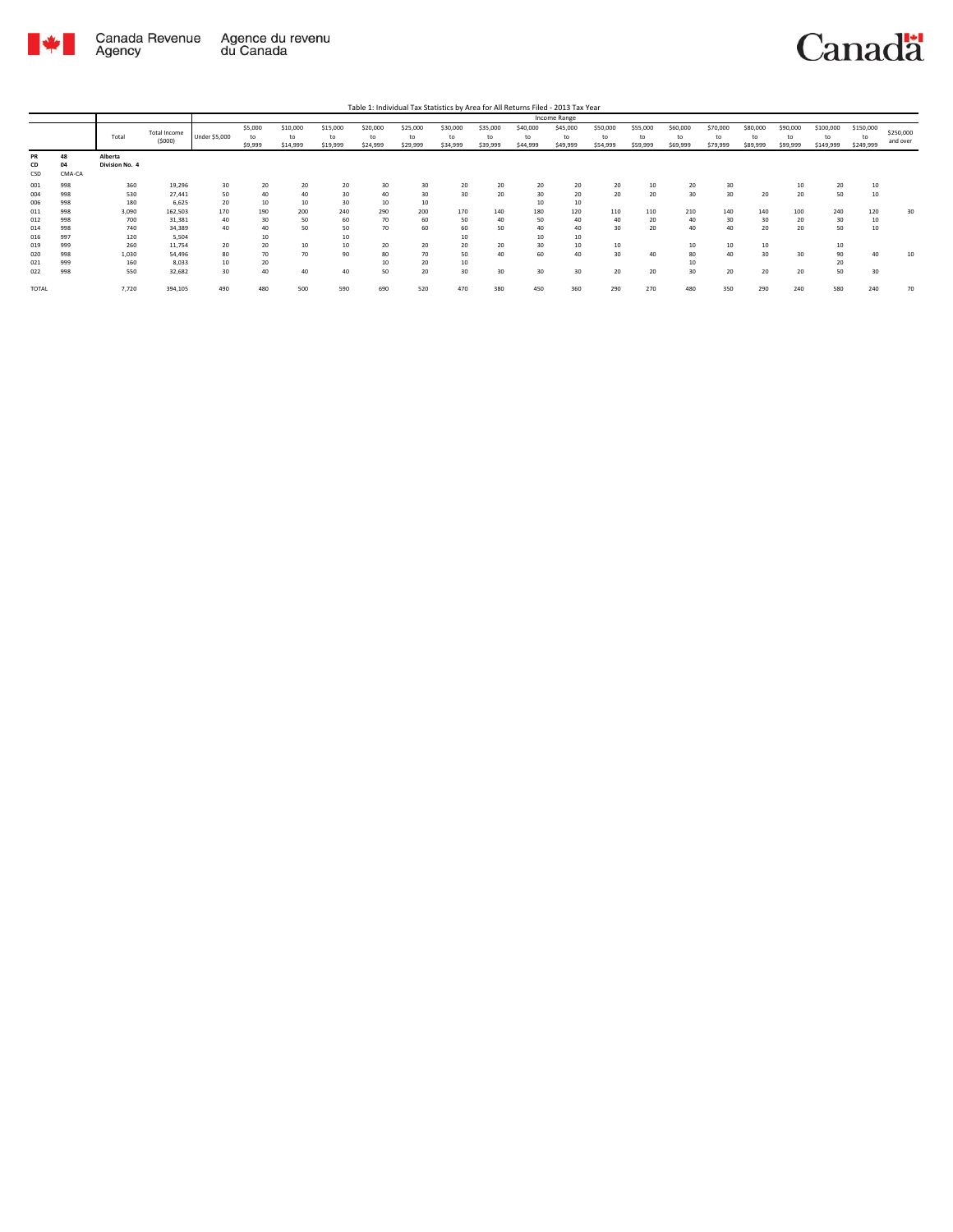

|       |        |                |                     |                      |         |          |          |          |          |          |          |          | Income Range |          |          |          |          |          |          |           |           |           |
|-------|--------|----------------|---------------------|----------------------|---------|----------|----------|----------|----------|----------|----------|----------|--------------|----------|----------|----------|----------|----------|----------|-----------|-----------|-----------|
|       |        |                | <b>Total Income</b> |                      | \$5,000 | \$10,000 | \$15,000 | \$20,000 | \$25,000 | \$30,000 | \$35,000 | \$40,000 | \$45,000     | \$50,000 | \$55,000 | \$60,000 | \$70,000 | \$80,000 | \$90,000 | \$100,000 | \$150,000 | \$250,000 |
|       |        | Total          | (5000)              | <b>Under \$5,000</b> | to      | to       | to       | to       | to       | to       | to       | to       | to           | to       | to       | to       | to       | to       | to       | to        | to        | and over  |
|       |        |                |                     |                      | \$9,999 | \$14,999 | \$19,999 | \$24,999 | \$29,999 | \$34,999 | \$39,999 | \$44,999 | \$49,999     | \$54,999 | \$59,999 | \$69,999 | \$79,999 | \$89,999 | \$99,999 | \$149,999 | \$249,999 |           |
| PR    | 48     | Alberta        |                     |                      |         |          |          |          |          |          |          |          |              |          |          |          |          |          |          |           |           |           |
| CD    | 05     | Division No. 5 |                     |                      |         |          |          |          |          |          |          |          |              |          |          |          |          |          |          |           |           |           |
| CSD   | CMA-CA |                |                     |                      |         |          |          |          |          |          |          |          |              |          |          |          |          |          |          |           |           |           |
| 001   | 997    | 1,310          | 59,364              | 140                  | 100     | 90       | 110      | 100      | 90       | 70       | 80       | 70       | 60           | 50       | 50       | 80       | 50       | 30       | 40       | 70        | 30        | 20        |
| 002   | 997    | 240            | 9.600               | 20                   | 20      | 20       | 30       | 30       | 20       | 20       | 10       | 10       |              |          | 10       |          | 10       |          |          |           |           |           |
| 004   | 997    | 260            | 11.204              | 20                   | 20      | 20       | 30       | 20       | 20       | 10       | 20       | 10       | 20           | 10       |          | 20       |          | 10       |          | 10        |           |           |
| 006   | 997    | 2,650          | 123,817             | 190                  | 180     | 180      | 250      | 220      | 200      | 160      | 170      | 170      | 90           | 90       | 100      | 160      | 130      | 70       | 70       | 140       | 60        | 20        |
| 008   | 998    | 430            | 20,368              | 50                   | 30      | 20       | 60       | 40       | 30       | 30       | 20       | 30       | 20           | 10       |          | 20       | 10       |          |          | 30        | 10        |           |
| 011   | 998    | 160            | 7.141               | 30                   | 10      | 10       |          | 20       | 10       |          |          |          |              |          |          |          |          |          |          |           |           |           |
| 012   | 996    | 5.900          | 326.562             | 610                  | 440     | 390      | 500      | 380      | 340      | 270      | 280      | 280      | 250          | 220      | 170      | 340      | 270      | 230      | 190      | 450       | 210       | 100       |
| 019   | 997    | 90             | 3,755               |                      | 10      |          | 10       |          |          |          |          |          |              |          |          |          |          |          |          |           |           |           |
| 021   | 997    | 660            | 36.529              | 50                   | 50      | 40       | 60       | 40       | 40       | 30       | 20       | 30       | 30           | 30       | 20       | 30       | 30       | 40       | 20       | 60        | 30        |           |
| 022   | 997    | 750            | 32.478              | 40                   | 50      | 60       | 130      | 50       | 40       | 30       | 30       | 70       | 40           | 30       | 20       | 30       | 30       | 20       | 20       | 60        | 10        |           |
| 026   | 998    | 4,670          | 221.873             | 300                  | 240     | 300      | 410      | 460      | 310      | 290      | 250      | 250      | 200          | 190      | 190      | 270      | 250      | 200      | 150      | 310       | 100       | 20        |
| 031   | 998    | 970            | 42.099              | 50                   | 80      | 120      | 100      | 80       | 70       | 60       | 40       | 40       | 40           | 40       | 30       | 50       | 30       | 30       | 40       | 40        | 20        |           |
| 034   | 997    | 140            | 5,498               |                      |         | 20       | 20       | 20       | 10       |          |          |          |              |          |          |          |          |          |          |           |           |           |
| 038   | 998    | 200            | 10,290              | 20                   |         |          | 20       | 20       |          | 10       | 10       |          | 10           |          |          | 10       | 10       |          | 10       | 20        |           |           |
| 041   | 997    | 3.550          | 171.249             | 260                  | 220     | 300      | 350      | 310      | 230      | 210      | 180      | 180      | 140          | 140      | 120      | 220      | 140      | 120      | 100      | 210       | 90        | 40        |
| 044   | 997    | 920            | 45.062              | 70                   | 50      | 60       | 90       | 50       | 60       | 50       | 40       | 40       | 60           | 40       | 40       | 60       | 50       | 40       | 20       | 60        | 20        |           |
| 046   | 997    | 510            | 21,887              | 50                   | 20      | 30       | 40       | 50       | 40       | 30       | 30       | 30       | 30           | 20       | 20       | 40       | 30       | 10       |          | 20        |           |           |
| 048   | 998    | 2,560          | 117.962             | 220                  | 160     | 190      | 240      | 270      | 190      | 140      | 140      | 110      | 110          | 100      | 80       | 130      | 120      | 70       | 80       | 130       | 60        | 30        |
| 049   | 998    | 840            | 41,034              | 60                   | 50      | 60       | 70       | 90       | 60       | 50       | 50       | 50       | 30           | 30       | 30       | 50       | 40       | 20       | 20       | 50        | 20        | 20        |
| 802   | 997    | 1,810          | 16,660              | 1,260                | 90      | 80       | 170      | 60       | 30       | 20       | 20       | 10       | 10           | 10       | 10       |          |          |          |          | 10        |           |           |
| TOTAL |        | 28,620         | 1,324,431           | 3,440                | 1.840   | 1,990    | 2,690    | 2,310    | 1,790    | 1,470    | 1,410    | 1,390    | 1,140        | 1,050    | 920      | 1,550    | 1,220    | 940      | 800      | 1,700     | 690       | 290       |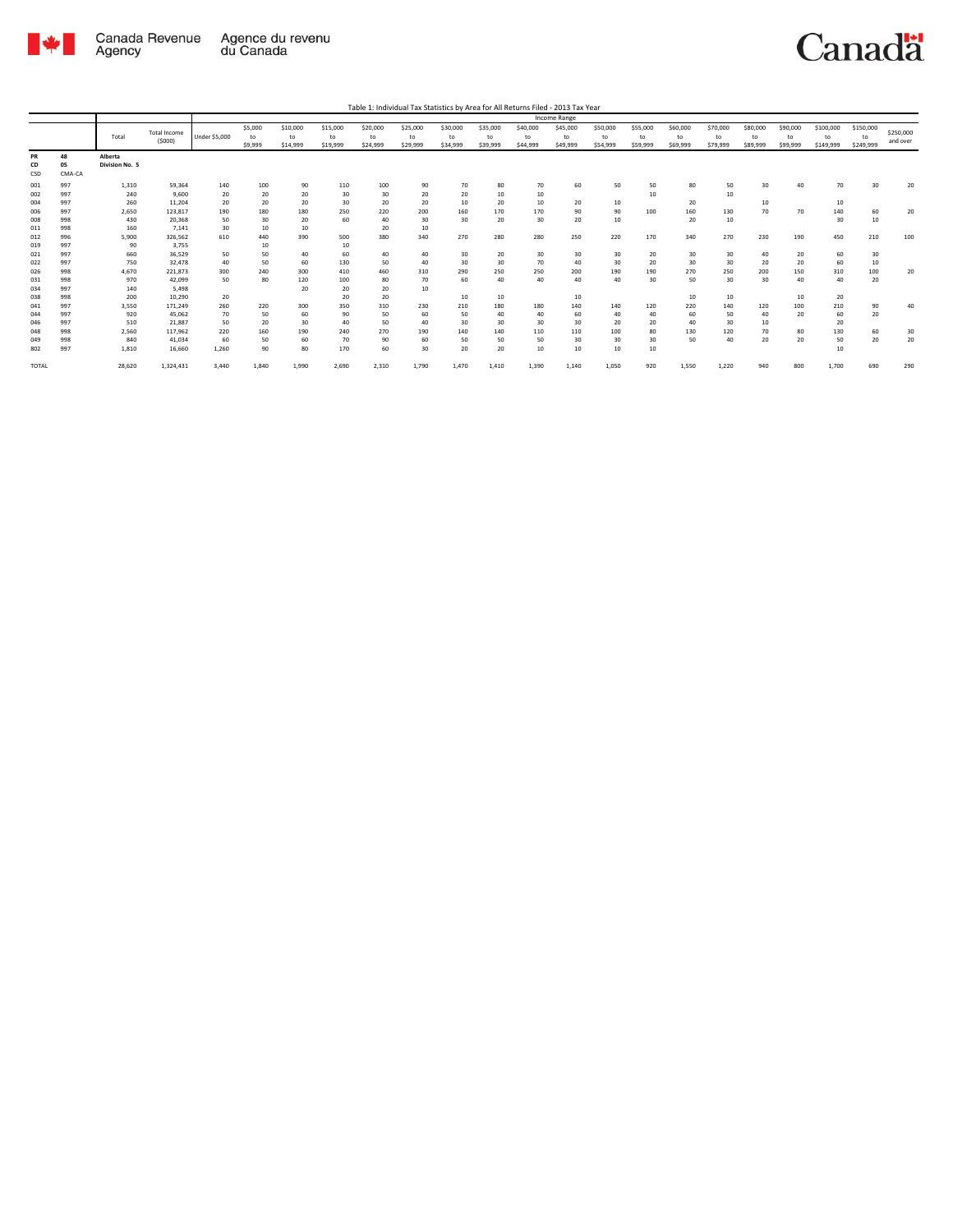

Table 1: Individual Tax Statistics by Area for All Returns Filed - 2013 Tax Year

|                 |                    |                           |                               |               |                          |                            |                            |                            |                            |                            |                            |                            | <b>Income Range</b>        |                            |                            |                            |                            |                            |                            |                        |                              |                       |
|-----------------|--------------------|---------------------------|-------------------------------|---------------|--------------------------|----------------------------|----------------------------|----------------------------|----------------------------|----------------------------|----------------------------|----------------------------|----------------------------|----------------------------|----------------------------|----------------------------|----------------------------|----------------------------|----------------------------|------------------------|------------------------------|-----------------------|
|                 |                    | Total                     | <b>Total Income</b><br>(5000) | Under \$5,000 | \$5,000<br>to<br>\$9,999 | \$10,000<br>to<br>\$14,999 | \$15,000<br>to<br>\$19,999 | \$20,000<br>to<br>\$24,999 | \$25,000<br>to<br>\$29,999 | \$30,000<br>to<br>\$34,999 | \$35,000<br>to<br>\$39,999 | \$40,000<br>to<br>\$44,999 | \$45,000<br>to<br>\$49,999 | \$50,000<br>to<br>\$54,999 | \$55,000<br>to<br>\$59,999 | \$60,000<br>to<br>\$69,999 | \$70,000<br>to<br>\$79,999 | \$80,000<br>to<br>\$89,999 | \$90,000<br>to<br>\$99,999 | \$100,000<br>\$149,999 | \$150,000<br>to<br>\$249,999 | \$250,000<br>and over |
| PR<br>CD<br>CSD | 48<br>06<br>CMA-CA | Alberta<br>Division No. 6 |                               |               |                          |                            |                            |                            |                            |                            |                            |                            |                            |                            |                            |                            |                            |                            |                            |                        |                              |                       |
| 001             | 996                | 13,900                    | 1,513,602                     | 1.160         | 650                      | 740                        | 790                        | 750                        | 670                        | 600                        | 520                        | 590                        | 490                        | 440                        | 430                        | 790                        | 680                        | 530                        | 560                        | 1.460                  | 1,030                        | 1,020                 |
| 008             | 996                | 740                       | 27,352                        | 210           | 60                       | 40                         | 70                         | 50                         | 40                         | 30                         | 30                         | 30                         | 20                         | 20                         | 20                         | 30                         | 20                         | 10                         | 10                         | 30                     | 10                           |                       |
| 009             | 996                | 2,060                     | 109,970                       | 160           | 110                      | 140                        | 140                        | 160                        | 140                        | 100                        | 120                        | 130                        | 80                         | 90                         | 80                         | 130                        | 100                        | 80                         | 70                         | 160                    | 60                           | 30                    |
| 011             | 996                | 2,230                     | 107,462                       | 170           | 110                      | 140                        | 210                        | 220                        | 160                        | 130                        | 100                        | 110                        | 110                        | 70                         | 90                         | 140                        | 100                        | 80                         | 70                         | 140                    | 60                           | 10                    |
| 028             | 997                | 8,010                     | 428,411                       | 650           | 450                      | 540                        | 630                        | 660                        | 490                        | 400                        | 380                        | 390                        | 330                        | 310                        | 280                        | 490                        | 430                        | 290                        | 290                        | 630                    | 290                          | 110                   |
| 029             | 996                | 2,770                     | 154,573                       | 230           | 120                      | 170                        | 190                        | 170                        | 160                        | 140                        | 150                        | 140                        | 160                        | 100                        | 110                        | 180                        | 140                        | 120                        | 110                        | 300                    | 80                           | 30                    |
| 031             | 997                | 1,010                     | 54,870                        | 100           | 60                       | 80                         | 80                         | 90                         | 50                         | 50                         | 60                         | 40                         | 50                         | 30                         | 20                         | 50                         | 40                         | 40                         | 30                         | 70                     | 30                           | 20                    |
| 032             | 997                | 3,910                     | 199,017                       | 320           | 220                      | 230                        | 320                        | 310                        | 250                        | 240                        | 220                        | 220                        | 150                        | 160                        | 130                        | 240                        | 220                        | 140                        | 130                        | 250                    | 110                          | 40                    |
| 034             | 997                | 7,690                     | 402,535                       | 540           | 390                      | 450                        | 630                        | 660                        | 490                        | 530                        | 410                        | 390                        | 370                        | 330                        | 280                        | 450                        | 350                        | 260                        | 240                        | 590                    | 250                          | 90                    |
| 036             | 997                | 2,380                     | 133,697                       | 190           | 140                      | 170                        | 200                        | 240                        | 150                        | 130                        | 140                        | 100                        | 90                         | 80                         | 80                         | 130                        | 120                        | 90                         | 70                         | 160                    | 90                           | 30                    |
| <b>TOTAL</b>    |                    | 44,690                    | 3,131,487                     | 3,720         | 2,310                    | 2,710                      | 3,250                      | 3,290                      | 2,580                      | 2,350                      | 2,130                      | 2,140                      | 1,850                      | 1.620                      | 1,510                      | 2,620                      | 2,180                      | 1,650                      | 1,580                      | 3,790                  | 2,030                        | 1,380                 |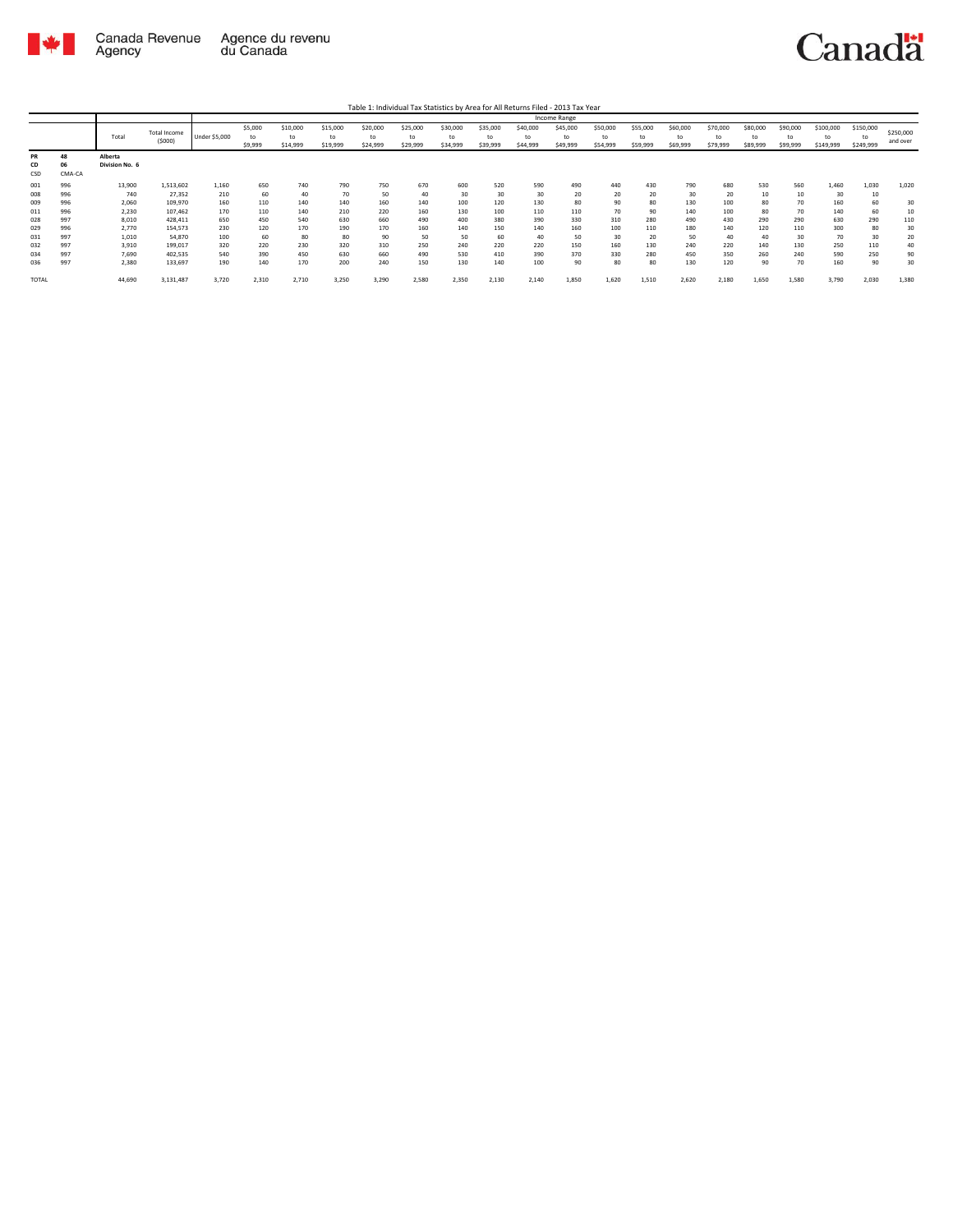

|                 |                    |                           |                               |               |                          |                            |                            |                            |                            |                            |                            |                            | Income Range               |                            |                            |                            |                            |                            |                            |                              |                              |                       |
|-----------------|--------------------|---------------------------|-------------------------------|---------------|--------------------------|----------------------------|----------------------------|----------------------------|----------------------------|----------------------------|----------------------------|----------------------------|----------------------------|----------------------------|----------------------------|----------------------------|----------------------------|----------------------------|----------------------------|------------------------------|------------------------------|-----------------------|
|                 |                    | Total                     | <b>Total Income</b><br>(5000) | Under \$5,000 | \$5,000<br>to<br>\$9,999 | \$10,000<br>to<br>\$14,999 | \$15,000<br>to<br>\$19,999 | \$20,000<br>to<br>\$24,999 | \$25,000<br>to<br>\$29,999 | \$30,000<br>to<br>\$34,999 | \$35,000<br>to<br>\$39,999 | \$40,000<br>to<br>\$44,999 | \$45,000<br>to<br>\$49,999 | \$50,000<br>to<br>\$54,999 | \$55,000<br>to<br>\$59,999 | \$60,000<br>to<br>\$69,999 | \$70,000<br>to<br>\$79,999 | \$80,000<br>to<br>\$89,999 | \$90,000<br>to<br>\$99,999 | \$100,000<br>to<br>\$149,999 | \$150,000<br>to<br>\$249,999 | \$250,000<br>and over |
| PR<br>CD<br>CSD | 48<br>07<br>CMA-CA | Alberta<br>Division No. 7 |                               |               |                          |                            |                            |                            |                            |                            |                            |                            |                            |                            |                            |                            |                            |                            |                            |                              |                              |                       |
| 001             | 998                | 1,980                     | 112,174                       | 130           | 110                      | 130                        | 140                        | 160                        | 120                        | 120                        | 100                        | 100                        | 70                         | 80                         | 60                         | 130                        | 100                        | 90                         | 70                         | 200                          | 70                           | 30                    |
| 002             | 998                | 2,240                     | 130,393                       | 150           | 130                      | 120                        | 140                        | 170                        | 140                        | 120                        | 110                        | 100                        | 90                         | 70                         | 90                         | 150                        | 130                        | 110                        | 70                         | 230                          | 90                           | 40                    |
| 004             | 999                | 140                       | 6.796                         | 10            |                          | 10                         | 10                         |                            | 10                         |                            |                            |                            |                            |                            |                            | 10                         | 10                         |                            |                            |                              |                              |                       |
| 006             | 999                | 170                       | 8.498                         | 10            | 10                       | 10                         | 10                         | 10                         | 10                         |                            |                            |                            |                            | 10                         |                            | 10                         | 10                         |                            |                            | 20                           |                              |                       |
| 008             | 999                | 170                       | 7,068                         | 20            |                          | 10                         | 20                         | 10                         | 10                         |                            |                            |                            |                            |                            |                            | 10                         |                            |                            |                            |                              |                              |                       |
| 011             | 998                | 780                       | 40,356                        | 60            | 30                       | 50                         | 80                         | 70                         | 60                         | 40                         | 40                         | 30                         | 30                         | 30                         | 20                         | 50                         | 40                         | 30                         | 30                         | 60                           | 20                           |                       |
| 012             | 998                | 840                       | 44.446                        | 70            | 50                       | 50                         | 90                         | 80                         | 60                         | 40                         | 40                         | 60                         | 30                         | 30                         | 30                         | 40                         | 40                         | 30                         | 30                         | 60                           | ${\bf 20}$                   | 10                    |
| 014             | 998                | 1.450                     | 62.944                        | 80            | 140                      | 130                        | 150                        | 140                        | 110                        | 80                         | 80                         | 70                         | 50                         | 50                         | 40                         | 80                         | 60                         | 40                         | 30                         | 100                          | 30                           |                       |
| 016             | 999                | 100                       | 4.907                         | 10            |                          |                            | 20                         |                            |                            |                            |                            |                            |                            |                            |                            |                            |                            |                            |                            |                              |                              |                       |
| 019             | 998                | 2,410                     | 112,883                       | 200           | 150                      | 170                        | 240                        | 200                        | 160                        | 140                        | 110                        | 120                        | 90                         | 80                         | 80                         | 140                        | 120                        | 90                         | 80                         | 180                          | 50                           | 20                    |
| 026             | 998                | 6,840                     | 343.635                       | 460           | 410                      | 450                        | 580                        | 610                        | 470                        | 390                        | 380                        | 350                        | 290                        | 270                        | 230                        | 380                        | 320                        | 280                        | 230                        | 490                          | 190                          | 60                    |
| 028             | 999                | 60                        | 3,777                         |               |                          |                            |                            |                            |                            |                            |                            |                            |                            |                            |                            |                            |                            |                            |                            |                              |                              |                       |
| 029             | 997                | 230                       | 9.050                         | 20            | 20                       | 20                         | 30                         | 10                         | 10                         | 10                         |                            |                            | 10                         |                            |                            | 10                         | 10                         |                            |                            |                              |                              |                       |
| 031             | 997                | 1,810                     | 93,185                        | 140           | 100                      | 110                        | 160                        | 160                        | 130                        | 90                         | 90                         | 90                         | 90                         | 70                         | 80                         | 100                        | 80                         | 60                         | 60                         | 140                          | 60                           | 20                    |
| 032             | 997                | 130                       | 6,217                         | 10            | 20                       | 20                         | 10                         |                            |                            |                            |                            |                            |                            |                            |                            |                            |                            |                            |                            |                              |                              |                       |
| 034             | 999                | 100                       | 5.672                         |               |                          |                            |                            |                            |                            |                            |                            |                            |                            | 40                         |                            |                            |                            |                            |                            | 10                           |                              |                       |
| 036             | 999<br>999         | 1,050<br>270              | 59,058<br>12,875              | 80<br>20      | 40<br>10                 | 80<br>30                   | 80<br>20                   | 100<br>30                  | 60<br>20                   | 40<br>20                   | 50<br>20                   | 50<br>10                   | 40                         |                            | 30<br>10                   | 60<br>10                   | 50<br>10                   | 50                         | 40                         | 110<br>20                    | 60                           |                       |
| 038<br>039      | 997                | 670                       | 31.703                        | 40            | 40                       | 50                         | 60                         | 70                         | 60                         | 30                         | 40                         | 40                         | 20                         | 30                         | 30                         | 30                         | 30                         | 30                         | 20                         | 40                           | 20                           |                       |
| 041             | 997                | 180                       | 7,889                         | 10            | 10                       | 20                         | 20                         | 10                         |                            |                            |                            | 10                         | 10                         |                            |                            | 10                         |                            |                            |                            | 10                           |                              |                       |
| 042             | 998                | 1,140                     | 61.542                        | 100           | 50                       | 60                         | 80                         | 90                         | 70                         | 50                         | 60                         | 60                         | 60                         | 50                         | 40                         | 60                         | 70                         | 50                         | 40                         | 100                          | 30                           | 20                    |
| 044             | 999                | 690                       | 45,055                        | 50            | 30                       | 30                         | 50                         | 50                         | 40                         | 40                         | 30                         | 30                         | 40                         | 30                         | 40                         | 50                         | 40                         | 40                         | 20                         | 60                           | 30                           | 10                    |
| 049             | 998                | 1,240                     | 65,905                        | 90            | 90                       | 70                         | 70                         | 80                         | 70                         | 50                         | 40                         | 50                         | 40                         | 50                         | 70                         | 150                        | 80                         | 60                         | 50                         | 100                          | 40                           |                       |
| 051             | 998                | 290                       | 19.675                        | 20            | 10                       | 20                         | 20                         | 20                         | 20                         | 10                         | 20                         | 10                         | 20                         |                            |                            | 30                         | 20                         | 10                         |                            | 30                           | 10                           | 10                    |
| 052             | 999                | 770                       | 32,947                        | 130           | 30                       | 40                         | 60                         | 60                         | 40                         | 40                         | 50                         | 40                         | 30                         | 40                         | 20                         | 50                         | 30                         | 30                         | 30                         | 40                           | 20                           |                       |
| 054             | 998                | 6,330                     | 348.713                       | 390           | 290                      | 340                        | 410                        | 470                        | 410                        | 360                        | 310                        | 330                        | 310                        | 300                        | 250                        | 470                        | 360                        | 310                        | 260                        | 510                          | 210                          | 60                    |
| 056             | 998                | 350                       | 17,359                        | 20            | 30                       | 20                         | 30                         | 30                         | 20                         | 20                         | 10                         | 20                         | 20                         | 20                         |                            | 20                         | 20                         | 10                         | 20                         | 30                           |                              |                       |
| <b>TOTAL</b>    |                    | 32.400                    | 1,694,722                     | 2,330         | 1,830                    | 2,040                      | 2,580                      | 2,660                      | 2,130                      | 1,710                      | 1,610                      | 1,640                      | 1,390                      | 1.280                      | 1,150                      | 2.070                      | 1,660                      | 1,350                      | 1,120                      | 2,550                        | 980                          | 340                   |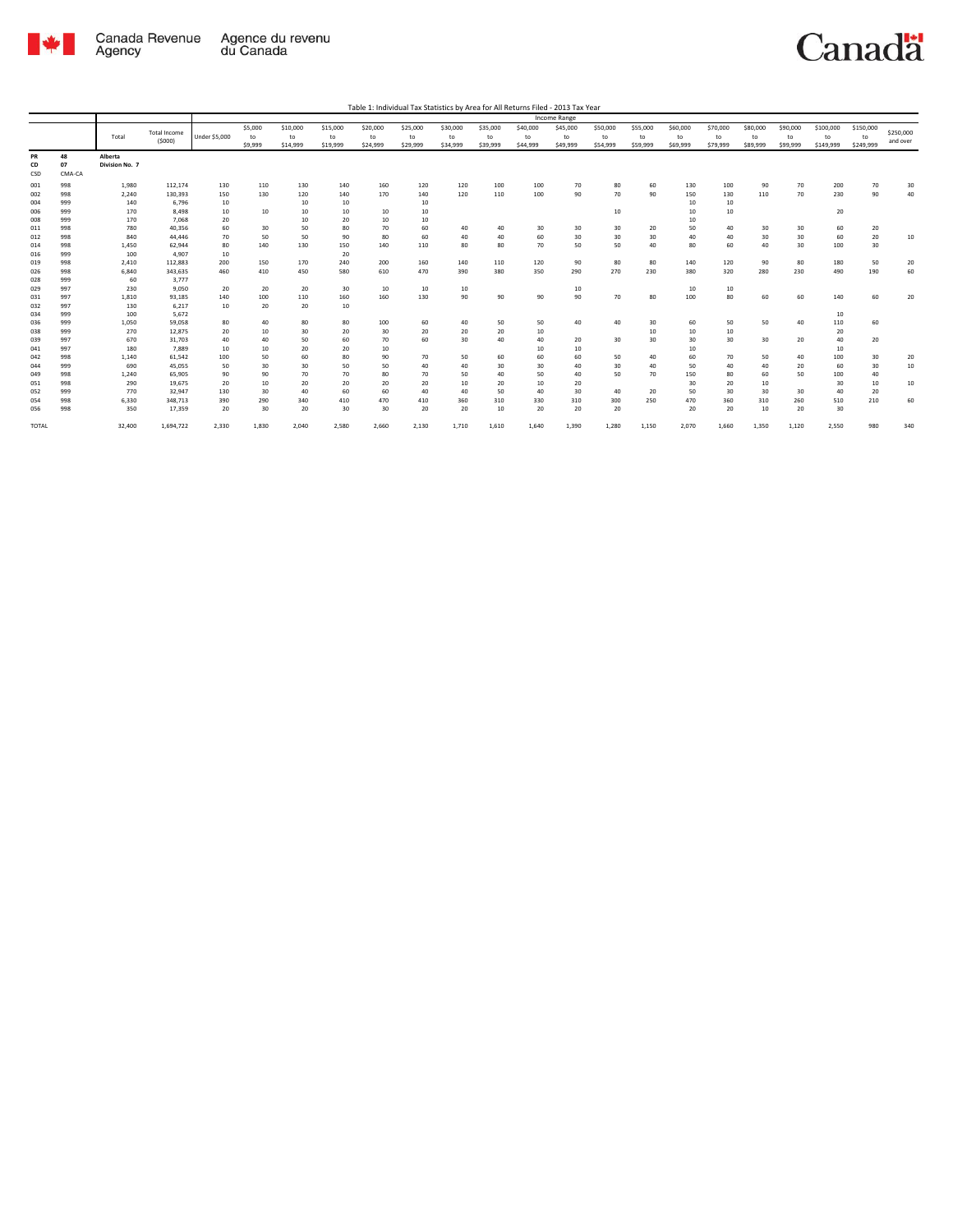

|              |        |                |                     |                      |         |          |          |          |          |          |          |          | Income Range |          |          |          |          |          |          |           |           |           |
|--------------|--------|----------------|---------------------|----------------------|---------|----------|----------|----------|----------|----------|----------|----------|--------------|----------|----------|----------|----------|----------|----------|-----------|-----------|-----------|
|              |        |                | <b>Total Income</b> |                      | \$5,000 | \$10,000 | \$15,000 | \$20,000 | \$25,000 | \$30,000 | \$35,000 | \$40,000 | \$45,000     | \$50,000 | \$55,000 | \$60,000 | \$70,000 | \$80,000 | \$90,000 | \$100,000 | \$150,000 | \$250,000 |
|              |        | Total          |                     | <b>Under \$5,000</b> | to      | to       | to       | to       | to       | to       | to       | to       | to           | to       | to       | to       | to       | to       | to       | to        | to        |           |
|              |        |                | (5000)              |                      | \$9,999 | \$14,999 | \$19,999 | \$24,999 | \$29,999 | \$34,999 | \$39,999 | \$44,999 | \$49,999     | \$54,999 | \$59,999 | \$69,999 | \$79,999 | \$89,999 | \$99,999 | \$149,999 | \$249,999 | and over  |
| PR           | 48     | Alberta        |                     |                      |         |          |          |          |          |          |          |          |              |          |          |          |          |          |          |           |           |           |
| CD           | 08     | Division No. 8 |                     |                      |         |          |          |          |          |          |          |          |              |          |          |          |          |          |          |           |           |           |
| CSD          | CMA-CA |                |                     |                      |         |          |          |          |          |          |          |          |              |          |          |          |          |          |          |           |           |           |
| 001          | 996    | 16,400         | 1,081,150           | 1,260                | 830     | 1,000    | 1.200    | 1,180    | 840      | 860      | 780      | 800      | 710          | 640      | 560      | 1,070    | 830      | 680      | 590      | 1,440     | 780       | 360       |
| 002          | 997    | 240            | 11,501              | 20                   | 20      | 20       | 10       | 30       | 20       | 10       |          |          | 10           | 10       |          | 20       | 10       | 10       | 10       | 20        |           |           |
| 004          | 996    | 680            | 34,353              | 60                   | 30      | 50       | 70       | 60       | 40       | 40       | 40       | 30       | 30           | 30       | 20       | 30       | 40       | 30       | 20       | 50        | 30        |           |
| 008          | 997    | 6,970          | 354,559             | 470                  | 360     | 480      | 580      | 630      | 440      | 390      | 360      | 380      | 290          | 280      | 260      | 430      | 390      | 300      | 220      | 470       | 200       | 70        |
| 009          | 996    | 1,920          | 104.852             | 120                  | 90      | 100      | 130      | 110      | 110      | 110      | 90       | 100      | 100          | 100      | 90       | 150      | 90       | 100      | 90       | 190       | 60        |           |
| 022          | 996    | 6,050          | 329.047             | 520                  | 320     | 400      | 470      | 450      | 330      | 330      | 300      | 260      | 280          | 260      | 220      | 360      | 310      | 240      | 190      | 530       | 220       | 70        |
| 023          | 996    | 50             | 6,829               |                      |         |          |          |          |          |          |          |          |              |          |          |          |          |          |          |           |           |           |
| 024          | 997    | 900            | 48,881              | 70                   | 60      | 50       | 70       | 70       | 50       | 40       | 50       | 30       | 30           | 40       | 30       | 60       | 50       | 40       | 40       | 80        | 30        | 10        |
| 025          | 999    | 40             | 3,052               |                      |         |          |          |          |          |          |          |          |              |          |          |          |          |          |          |           |           |           |
| 026          | 996    | 850            | 44.839              | 60                   | 60      | 50       | 70       | 70       | 50       | 40       | 30       | 50       | 40           | 30       | 30       | 50       | 40       | 40       | 30       | 80        | 30        |           |
| 027          | 996    | 40             | 1.607               |                      |         |          |          |          |          |          |          |          |              |          |          |          |          |          |          |           |           |           |
| 029          | 996    | 5,380          | 323.489             | 440                  | 240     | 260      | 280      | 270      | 260      | 240      | 260      | 260      | 250          | 210      | 210      | 390      | 350      | 290      | 250      | 650       | 250       | 50        |
| 032          | 996    | 470            | 24.557              | 40                   | 20      | 30       | 30       | 30       | 40       | 20       | 30       | 30       | 20           | 20       | 10       | 40       | 30       | 30       | 20       | 30        | 20        |           |
| 034          | 997    | 720            | 37.392              | 70                   | 40      | 50       | 60       | 60       | 40       | 30       | 30       | 30       | 30           | 30       | 30       | 40       | 30       | 20       | 30       | 60        | 30        |           |
| 038          | 997    | 2,730          | 133,899             | 330                  | 140     | 170      | 240      | 200      | 170      | 160      | 140      | 110      | 120          | 90       | 100      | 170      | 110      | 80       | 100      | 190       | 100       | 30        |
| 039          | 997    | 8,360          | 419.270             | 700                  | 440     | 500      | 650      | 750      | 530      | 480      | 450      | 460      | 380          | 310      | 290      | 500      | 430      | 290      | 320      | 610       | 220       | 60        |
| 044          | 997    | 4,480          | 239,458             | 300                  | 230     | 310      | 410      | 430      | 310      | 250      | 230      | 200      | 180          | 170      | 150      | 210      | 210      | 170      | 150      | 360       | 160       | 40        |
| 811          | 997    | 2,070          | 12,456              | 1,570                | 120     | 70       | 150      | 30       | 30       | 20       | 20       | 10       |              |          |          | 10       |          |          |          |           |           |           |
| 813          | 997    | 310            | 1,777               | 230                  | 20      |          | 30       |          |          |          |          |          |              |          |          |          |          |          |          |           |           |           |
|              |        |                |                     |                      |         |          |          |          |          |          |          |          |              |          |          |          |          |          |          |           |           |           |
| <b>TOTAL</b> |        | 58,650         | 3,212,968           | 6,270                | 3,010   | 3.540    | 4.450    | 4.360    | 3.260    | 3.030    | 2.820    | 2.760    | 2.480        | 2.230    | 2,000    | 3.520    | 2.940    | 2.320    | 2,050    | 4.780     | 2,110     | 720       |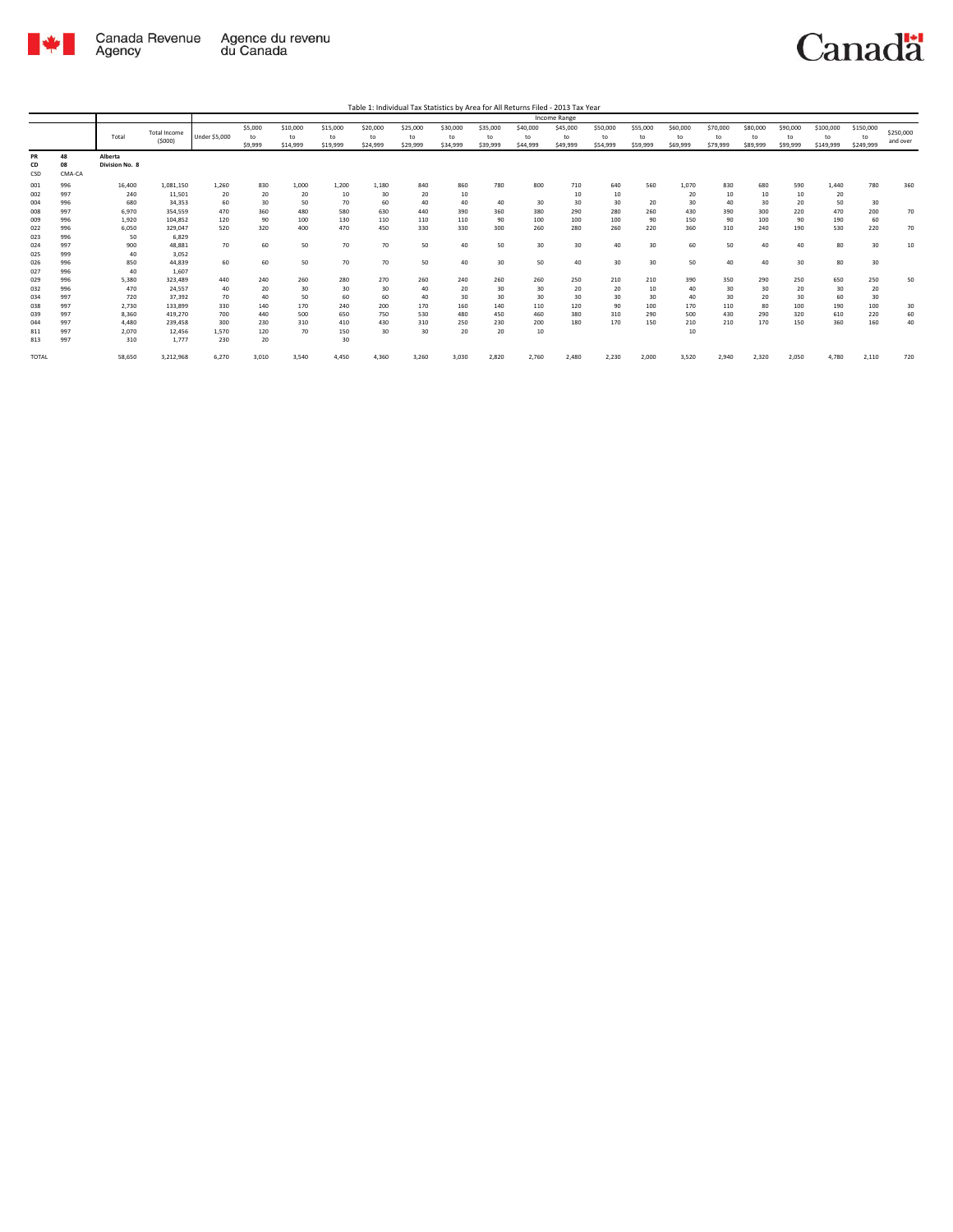

|            |        |                |                        |               |                          |                            |                      |                            |                            |                            |                            |                            | Income Range               |                            |                            |                            |                            |                            |                            |                        |                              |                       |
|------------|--------|----------------|------------------------|---------------|--------------------------|----------------------------|----------------------|----------------------------|----------------------------|----------------------------|----------------------------|----------------------------|----------------------------|----------------------------|----------------------------|----------------------------|----------------------------|----------------------------|----------------------------|------------------------|------------------------------|-----------------------|
|            |        | Total          | Total Income<br>(5000) | Under \$5,000 | \$5,000<br>to<br>\$9,999 | \$10,000<br>to<br>\$14,999 | \$15,000<br>\$19,999 | \$20,000<br>to<br>\$24,999 | \$25,000<br>to<br>\$29,999 | \$30,000<br>to<br>\$34,999 | \$35,000<br>to<br>\$39,999 | \$40,000<br>to<br>\$44,999 | \$45,000<br>to<br>\$49,999 | \$50,000<br>to<br>\$54,999 | \$55,000<br>to<br>\$59,999 | \$60,000<br>to<br>\$69,999 | \$70,000<br>to<br>\$79,999 | \$80,000<br>to<br>\$89,999 | \$90,000<br>to<br>\$99,999 | \$100,000<br>\$149,999 | \$150,000<br>to<br>\$249,999 | \$250,000<br>and over |
| <b>PR</b>  |        | Alberta        |                        |               |                          |                            |                      |                            |                            |                            |                            |                            |                            |                            |                            |                            |                            |                            |                            |                        |                              |                       |
| CD         | 09     | Division No. 9 |                        |               |                          |                            |                      |                            |                            |                            |                            |                            |                            |                            |                            |                            |                            |                            |                            |                        |                              |                       |
| <b>CSD</b> | CMA-CA |                |                        |               |                          |                            |                      |                            |                            |                            |                            |                            |                            |                            |                            |                            |                            |                            |                            |                        |                              |                       |
| 002        | 998    | 4,150          | 206,852                | 370           | 270                      | 320                        | 350                  | 360                        | 240                        | 200                        | 190                        | 180                        | 160                        | 160                        | 120                        | 220                        | 190                        | 170                        | 110                        | 370                    | 130                          | 40                    |
| 015        | 998    | 11,820         | 669,587                | 1,360         | 630                      | 700                        | 880                  | 890                        | 670                        | 560                        | 540                        | 480                        | 450                        | 400                        | 350                        | 690                        | 590                        | 480                        | 370                        | 1,160                  | 460                          | 170                   |
| 810        | 998    | 160            | 5,298                  | 40            | 10                       | 10                         | 10                   |                            |                            | 10                         |                            |                            |                            |                            |                            |                            |                            |                            |                            |                        |                              |                       |
| TOTAL      |        | 16,130         | 881,737                | 1,770         | 910                      | 1,040                      | 1,240                | 1,250                      | 920                        | 770                        | 740                        | 670                        | 610                        | 560                        | 480                        | 920                        | 780                        | 660                        | 490                        | 1,530                  | 590                          | 210                   |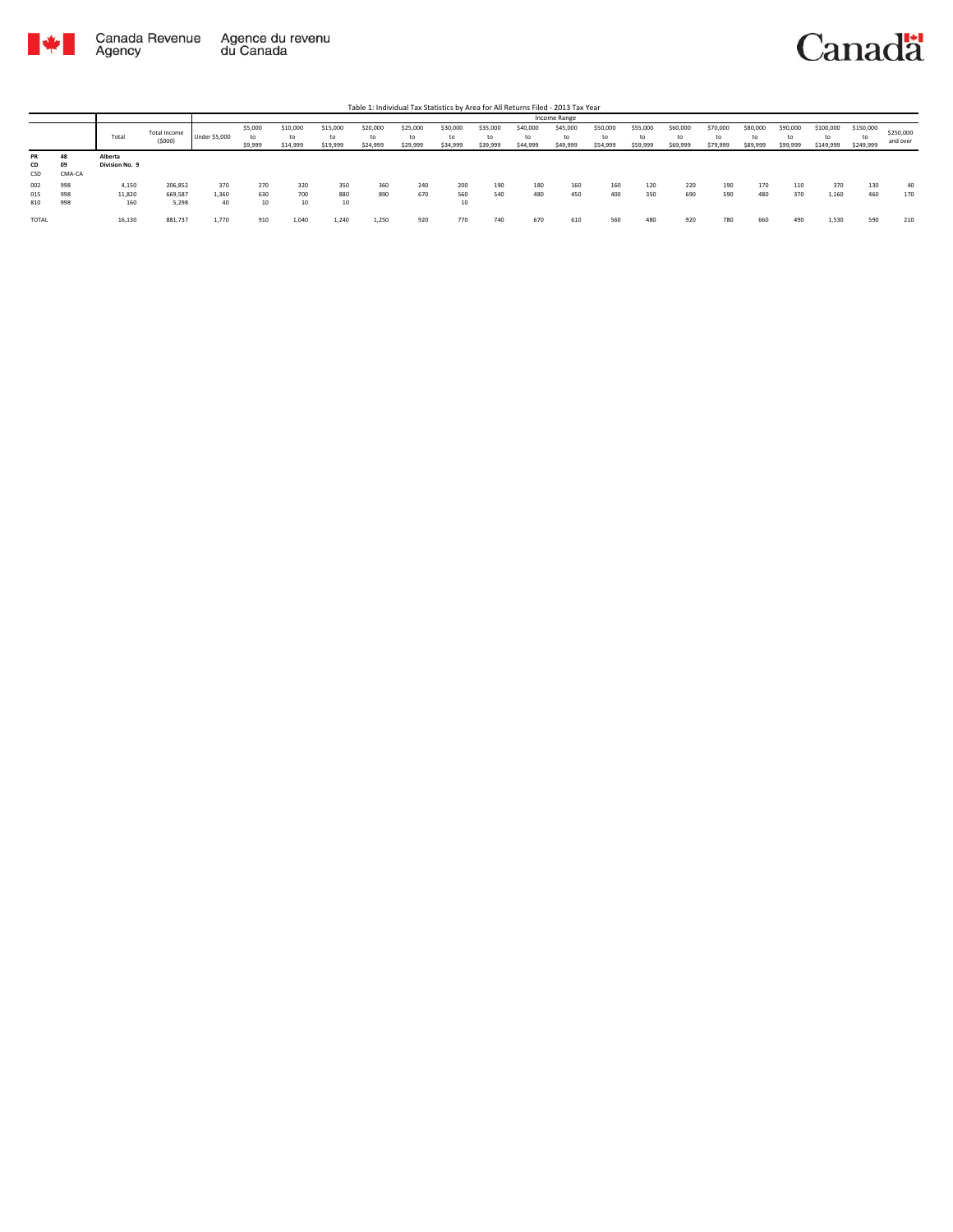

| Table 1: Individual Tax Statistics by Area for All Returns Filed - 2013 Tax Year |  |
|----------------------------------------------------------------------------------|--|

|                 |                    |                            |                               |                      |         |          |          |          |          |          |          |          | Income Range |          |          |          |          |          |          |           |           |           |
|-----------------|--------------------|----------------------------|-------------------------------|----------------------|---------|----------|----------|----------|----------|----------|----------|----------|--------------|----------|----------|----------|----------|----------|----------|-----------|-----------|-----------|
|                 |                    |                            |                               |                      | \$5,000 | \$10,000 | \$15,000 | \$20,000 | \$25,000 | \$30,000 | \$35,000 | \$40,000 | \$45,000     | \$50,000 | \$55,000 | \$60,000 | \$70,000 | \$80,000 | \$90,000 | \$100,000 | \$150,000 | \$250,000 |
|                 |                    | Total                      | <b>Total Income</b><br>(5000) | <b>Under \$5,000</b> | to      | to       | to       | to       | to       | to       | to       | to       | to           | to       | to       | to       | to       | to       | to       | to        | to        | and over  |
|                 |                    |                            |                               |                      | \$9,999 | \$14,999 | \$19,999 | \$24,999 | \$29,999 | \$34,999 | \$39,999 | \$44,999 | \$49,999     | \$54,999 | \$59,999 | \$69,999 | \$79,999 | \$89,999 | \$99,999 | \$149,999 | \$249,999 |           |
| PR<br>CD<br>CSD | 48<br>10<br>CMA-CA | Alberta<br>Division No. 10 |                               |                      |         |          |          |          |          |          |          |          |              |          |          |          |          |          |          |           |           |           |
| 001             | 996                | 2,810                      | 142,302                       | 230                  | 170     | 170      | 220      | 210      | 170      | 160      | 150      | 150      | 120          | 140      | 100      | 170      | 150      | 120      | 90       | 190       | 80        | 30        |
| 002             | 997                | 1,570                      | 72,519                        | 120                  | 90      | 110      | 170      | 170      | 110      | 90       | 80       | 70       | 50           | 60       | 40       | 100      | 60       | 50       | 40       | 100       | 40        | 10        |
| 003             | 996                | 130                        | 6,204                         | 20                   |         |          |          | 10       |          |          |          |          |              |          |          |          |          |          |          | 20        |           |           |
| 004             | 996                | 130                        | 4,776                         | 10                   | 10      | 10       | 10       | 10       |          |          |          |          |              |          |          |          |          |          |          |           |           |           |
| 006             | 997                | 120                        | 5.531                         | 10                   |         | 10       | 10       | 10       | 10       |          |          |          |              |          |          | 10       |          |          |          |           |           |           |
| 008             | 996                | 790                        | 37,356                        | 70                   | 50      | 50       | 60       | 50       | 50       | 50       | 50       | 40       | 50           | 30       | 30       | 50       | 50       | 30       | 30       | 50        |           |           |
| 009             | 996                | 330                        | 18,152                        | 30                   | $10\,$  | 20       | 20       | 20       | 20       | 20       | 20       | 20       | 20           | 20       | 10       | 20       | 10       | 10       |          | 30        |           |           |
| 012             | 996                | 170                        | 8,531                         | 20                   | 10      |          | 20       |          |          |          |          |          |              |          |          |          | 20       |          | 10       | 10        |           |           |
| 014             | 996                | 760                        | 41,082                        | 60                   | 50      | 50       | 60       | 50       | 30       | 40       | 40       | 40       | 40           | 40       | 20       | 50       | 40       | 30       | 30       | 70        | 30<br>150 |           |
| 016             | 997<br>997         | 5,250                      | 267,800                       | 410                  | 290     | 330      | 430      | 460      | 360      | 280      | 270      | 250      | 220          | 190      | 170      | 330      | 240      | 220      | 210      | 410       |           | 50        |
| 018<br>019      | 996                | 50<br>390                  | 1,733<br>16.352               | 30                   | 30      | 30       | 40       | 40       | 20       | 20       | 20       | 30       |              | 20       | 10       | 30       | 20       | 10       |          | 20        |           |           |
| 021             | 997                | 730                        | 29.339                        | 60                   | 60      | 90       | 70       | 70       | 40       | 30       | 30       | 40       | 20           | 20       | 30       | 40       | 20       | 20       | 10       | 40        | 20        |           |
| 022             | 997                | 1.660                      | 84,700                        | 90                   | 90      | 110      | 160      | 190      | 130      | 90       | 90       | 70       | 80           | 70       | 50       | 100      | 80       | 50       | 50       | 110       | 50        | 20        |
| 026             | 998                | 1,520                      | 66,351                        | 100                  | 110     | 120      | 180      | 130      | 100      | 100      | 70       | 80       | 60           | 50       | 40       | 90       | 80       | 60       | 50       | 70        | 30        |           |
| 028             | 997                | 5,800                      | 287,600                       | 390                  | 280     | 390      | 550      | 550      | 390      | 330      | 310      | 270      | 260          | 250      | 210      | 340      | 270      | 240      | 200      | 370       | 160       | 50        |
| 031             | 998                | 190                        | 7,416                         | 20                   | 10      | 30       | 20       | 20       | 10       |          | 10       |          |              |          |          |          |          |          |          | 10        |           |           |
| 034             | 998                | 790                        | 34,946                        | 60                   | 100     | 40       | 80       | 60       | 40       | 40       | 40       | 40       | 30           | 40       | 20       | 50       | 40       | 20       | 20       | 50        | 30        |           |
| 036             | 997                | 4,120                      | 238,128                       | 310                  | 210     | 270      | 310      | 290      | 210      | 190      | 170      | 200      | 180          | 150      | 170      | 260      | 210      | 200      | 190      | 380       | 170       | 60        |
| 038             | 996                | 110                        | 5,555                         | 10                   |         | 10       |          |          |          |          |          |          |              |          |          |          |          |          |          | 10        |           |           |
| 041             | 996                | 1,250                      | 74,017                        | 90                   | 60      | 50       | 70       | 80       | 70       | 70       | 70       | 70       | 50           | 60       | 60       | 60       | 80       | 70       | 60       | 150       | 40        | 20        |
| 042             | 997                | 4,550                      | 245,760                       | 280                  | 210     | 260      | 300      | 360      | 290      | 270      | 250      | 240      | 200          | 200      | 170      | 290      | 250      | 230      | 190      | 390       | 120       | 50        |
| 044             | 996                |                            |                               |                      |         |          |          |          |          |          |          |          |              |          |          |          |          |          |          |           |           |           |
| 046             | 997                | 140                        | 5,560                         | 10                   | 10      | 10       | 20       | 10       |          |          |          |          |              |          |          |          |          |          |          |           |           |           |
| 048             | 998                | 2,240                      | 82,037                        | 290                  | 170     | 190      | 250      | 230      | 150      | 120      | 110      | 110      | 100          | 70       | 60       | 120      | 80       | 50       | 40       | 80        | 20        | 20        |
| 051             | 999                | 270                        | 9,850                         | 40                   | 30      | 30       | 30       | 30       | 20       | 20       | 10       | 10       |              | 10       |          |          | 20       |          |          | 10        |           |           |
| 052             | 997                | 1,020                      | 38,385                        | 160                  | 60      | 70       | 90       | 100      | 80       | 50       | 60       | 50       | 40           | 40       | 30       | 70       | 40       | 30       | 10       | 50        | 20        |           |
| 056             | 997                | 210                        | 8,402                         | 20                   | 20      | 20       | 30       | 20       | 20       |          | 10       | 10       |              |          | $10\,$   | 10       | 10       |          |          |           |           |           |
| 058             | 997                | 2,600                      | 128,602                       | 230                  | 130     | 200      | 290      | 210      | 150      | 150      | 100      | 120      | 90           | 100      | 80       | 120      | 120      | 90       | 90       | 240       | 100       | 20        |
| 059             | 997                |                            |                               |                      |         |          |          |          |          |          |          |          |              |          |          |          |          |          |          |           |           |           |
| 061             | 997                | 650                        | 30,231                        | 60                   | 30      | 30       | 80       | 50       | 60       | 30       | 50       | 30       | 20           | 30       | 20       | 30       | 30       | 10       | 20       | 40        | 20        |           |
| 062             | 997                | 200                        | 9,585                         | 20                   | $10\,$  |          | 20       | 10       |          | 10       |          |          |              | 10       | $10\,$   | 20       | 10       |          |          |           |           |           |
| 064             | 996                | 1,900                      | 104,945                       | 120                  | 80      | 110      | 150      | 150      | 130      | 110      | 100      | 100      | 80           | 70       | 50       | 120      | 100      | 70       | 60       | 190       | 90        | 10        |
| 068             | 999                | 10                         | 738                           |                      |         |          |          |          |          |          |          |          |              |          |          |          |          |          |          |           |           |           |
| 805             | 996                | 10                         | 491                           |                      |         |          |          |          |          |          |          |          |              |          |          |          |          |          |          |           |           |           |
| TOTAL           |                    | 42,460                     | 2,115,168                     | 3,360                | 2,380   | 2,830    | 3,770    | 3,630    | 2,650    | 2,310    | 2,140    | 2,070    | 1,780        | 1,740    | 1,430    | 2,520    | 2,050    | 1,660    | 1,450    | 3,130     | 1,200     | 370       |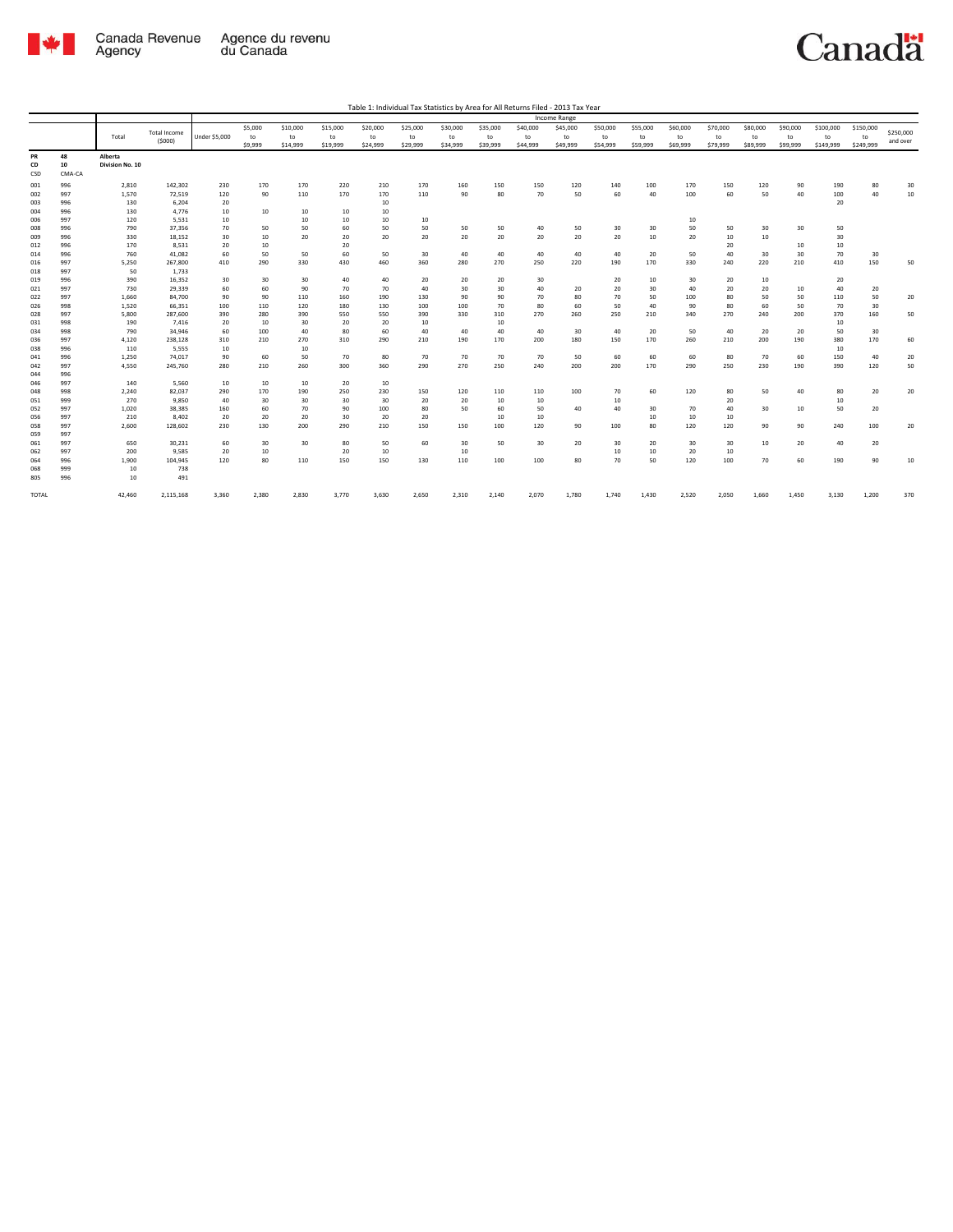

|                 |                    |                            |                               |               |                          |                            |                            |                            | Table 1: Individual Tax Statistics by Area for All Returns Filed - 2013 Tax Year |                            |                            |                            |                            |                            |                            |                            |                            |                            |                            |                              |                              |                       |
|-----------------|--------------------|----------------------------|-------------------------------|---------------|--------------------------|----------------------------|----------------------------|----------------------------|----------------------------------------------------------------------------------|----------------------------|----------------------------|----------------------------|----------------------------|----------------------------|----------------------------|----------------------------|----------------------------|----------------------------|----------------------------|------------------------------|------------------------------|-----------------------|
|                 |                    |                            |                               |               |                          |                            |                            |                            |                                                                                  |                            |                            |                            | Income Range               |                            |                            |                            |                            |                            |                            |                              |                              |                       |
|                 |                    | Total                      | <b>Total Income</b><br>(5000) | Under \$5,000 | \$5,000<br>to<br>\$9,999 | \$10,000<br>to<br>\$14,999 | \$15,000<br>to<br>\$19,999 | \$20,000<br>to<br>\$24,999 | \$25,000<br>to<br>\$29,999                                                       | \$30,000<br>to<br>\$34,999 | \$35,000<br>to<br>\$39,999 | \$40,000<br>to<br>\$44,999 | \$45,000<br>to<br>\$49,999 | \$50,000<br>to<br>\$54,999 | \$55,000<br>to<br>\$59,999 | \$60,000<br>to<br>\$69,999 | \$70,000<br>to<br>\$79,999 | \$80,000<br>to<br>\$89,999 | \$90,000<br>to<br>\$99,999 | \$100,000<br>to<br>\$149,999 | \$150,000<br>to<br>\$249,999 | \$250,000<br>and over |
| PR<br>CD<br>CSD | 48<br>11<br>CMA-CA | Alberta<br>Division No. 11 |                               |               |                          |                            |                            |                            |                                                                                  |                            |                            |                            |                            |                            |                            |                            |                            |                            |                            |                              |                              |                       |
| 001<br>003      | 996<br>999         | 7,730                      | 383,795                       | 730           | 430                      | 600                        | 660                        | 600                        | 490                                                                              | 390                        | 390                        | 360                        | 310                        | 270                        | 260                        | 440                        | 360                        | 310                        | 250                        | 580                          | 220                          | 80                    |
| 004             | 996                | 80                         | 4,197                         |               |                          |                            |                            |                            |                                                                                  |                            |                            |                            | 10                         |                            |                            |                            |                            |                            |                            |                              |                              |                       |
| 005             | 999                | 60                         | 3,003                         |               |                          |                            |                            |                            |                                                                                  |                            |                            |                            |                            |                            |                            |                            |                            |                            |                            |                              |                              |                       |
| 006             | 999                | 80                         | 4,268                         |               |                          |                            |                            |                            |                                                                                  |                            |                            |                            |                            |                            |                            |                            |                            |                            |                            |                              |                              |                       |
| 007             | 999                | 40                         | 2,050                         |               |                          |                            |                            |                            |                                                                                  |                            |                            |                            |                            |                            |                            |                            |                            |                            |                            |                              |                              |                       |
| 008             | 996                | 60                         | 1.243                         | 30            |                          |                            | 10                         |                            |                                                                                  |                            |                            |                            |                            |                            |                            |                            |                            |                            |                            |                              |                              |                       |
| 009             | 999                | 40                         | 2,035                         |               |                          |                            |                            |                            |                                                                                  |                            |                            |                            |                            |                            |                            |                            |                            |                            |                            |                              |                              |                       |
| 011             | 996                | 1,510                      | 82,704                        | 150           | 90                       | 100                        | 110                        | 90                         | 80                                                                               | 60                         | 70                         | 80                         | 90                         | 40                         | 50                         | 100                        | 90                         | 60                         | 70                         | 150                          | 60                           | 10                    |
| 026             | 998                | 470                        | 23,527                        | 50            | 40                       | 30                         | 40                         | 40                         | 30                                                                               | 20                         | 30                         | 20                         | 10                         | 10                         | 10                         | 20                         | 20                         | 20                         | 20                         | 30                           | 10                           | 10                    |
| 031             | 998                | 10,210                     | 651.808                       | 840           | 500                      | 560                        | 650                        | 680                        | 590                                                                              | 490                        | 470                        | 450                        | 390                        | 330                        | 360                        | 610                        | 530                        | 450                        | 380                        | 1,220                        | 560                          | 150                   |
| 032             | 998                | 1,890                      | 92,536                        | 210           | 110                      | 130                        | 170                        | 150                        | 110                                                                              | 100                        | 90                         | 90                         | 60                         | 60                         | 50                         | 100                        | 90                         | 60                         | 60                         | 180                          | 70                           | 10                    |
| 801             | 997                | 1,010                      | 5.877                         | 770           | 50                       | 40                         | 90                         | 20                         |                                                                                  |                            |                            | 10                         |                            |                            |                            |                            |                            |                            |                            |                              |                              |                       |
| 802             | 997                | 310                        | 6.466                         | 140           | 10                       | 20                         | 30                         | 30                         | 10                                                                               |                            |                            |                            |                            |                            |                            | 10                         |                            |                            |                            |                              |                              |                       |
| 803             | 997                | 760                        | 5.843                         | 540           | 30                       | 30                         | 70                         | 30                         |                                                                                  |                            |                            |                            |                            |                            |                            |                            |                            |                            |                            |                              |                              |                       |
| <b>TOTAL</b>    |                    | 24,220                     | 1,269,353                     | 3,480         | 1,270                    | 1,530                      | 1,840                      | 1,670                      | 1,340                                                                            | 1,090                      | 1,070                      | 1,030                      | 900                        | 740                        | 750                        | 1,310                      | 1,110                      | 910                        | 790                        | 2,210                        | 930                          | 270                   |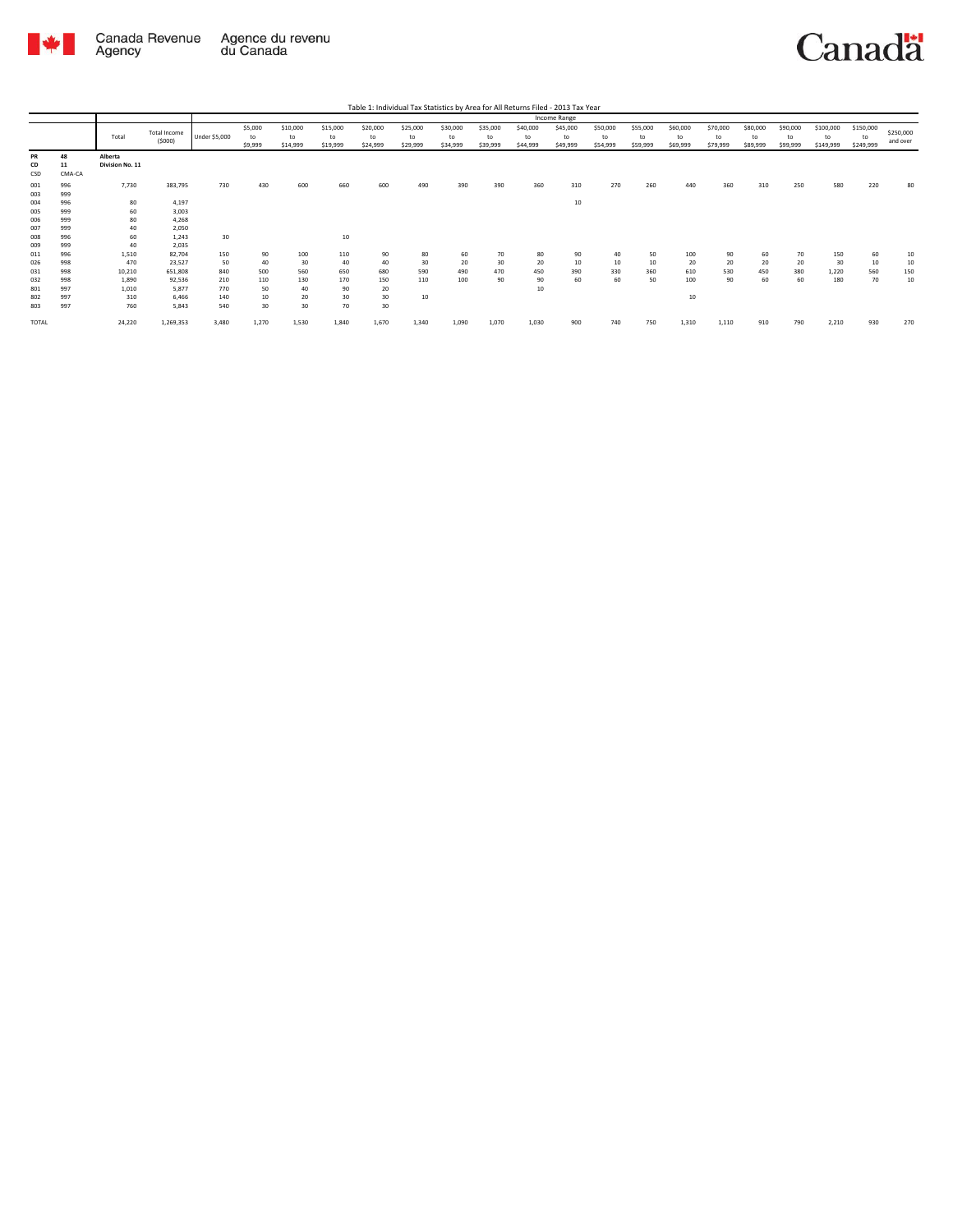

|              |        |                 |                     |                      |         |          |          | Table 1: Individual Tax Statistics by Area for All Returns Filed - 2013 Tax Year |          |          |          |          |              |          |          |          |          |          |          |           |           |           |
|--------------|--------|-----------------|---------------------|----------------------|---------|----------|----------|----------------------------------------------------------------------------------|----------|----------|----------|----------|--------------|----------|----------|----------|----------|----------|----------|-----------|-----------|-----------|
|              |        |                 |                     |                      |         |          |          |                                                                                  |          |          |          |          | Income Range |          |          |          |          |          |          |           |           |           |
|              |        |                 | <b>Total Income</b> |                      | \$5,000 | \$10,000 | \$15,000 | \$20,000                                                                         | \$25,000 | \$30,000 | \$35,000 | \$40,000 | \$45,000     | \$50,000 | \$55,000 | \$60,000 | \$70,000 | \$80,000 | \$90,000 | \$100,000 | \$150,000 | \$250,000 |
|              |        | Total           | (5000)              | <b>Under \$5,000</b> | to      | to       | to       | to                                                                               | to       | to       | to       | to       | to           | to       | to       | to       | to       | to       | to       | to        | to        |           |
|              |        |                 |                     |                      | \$9,999 | \$14,999 | \$19,999 | \$24,999                                                                         | \$29,999 | \$34,999 | \$39,999 | \$44,999 | \$49,999     | \$54,999 | \$59,999 | \$69,999 | \$79,999 | \$89,999 | \$99,999 | \$149,999 | \$249,999 | and over  |
| PR           | 48     | Alberta         |                     |                      |         |          |          |                                                                                  |          |          |          |          |              |          |          |          |          |          |          |           |           |           |
| CD           | 12     | Division No. 12 |                     |                      |         |          |          |                                                                                  |          |          |          |          |              |          |          |          |          |          |          |           |           |           |
| CSD          | CMA-CA |                 |                     |                      |         |          |          |                                                                                  |          |          |          |          |              |          |          |          |          |          |          |           |           |           |
| 004          | 997    | 3,460           | 197,782             | 350                  | 170     | 190      | 270      | 230                                                                              | 170      | 180      | 130      | 120      | 120          | 110      | 130      | 200      | 200      | 160      | 150      | 380       | 190       | 20        |
| 009          | 997    | 9,380           | 629,192             | 730                  | 440     | 470      | 600      | 590                                                                              | 510      | 430      | 400      | 380      | 340          | 310      | 300      | 530      | 530      | 430      | 440      | 1,140     | 660       | 160       |
| 012          | 997    | 390             | 19,410              | 30                   | 30      | 20       | 30       | 30                                                                               | 30       | 20       | 10       | 10       | 10           | 20       |          | 20       | 10       | 20       | 20       | 50        | 10        |           |
| 014          | 998    | 3,380           | 103,180             | 1,130                | 210     | 220      | 350      | 220                                                                              | 170      | 120      | 100      | 120      | 80           | 70       | 60       | 110      | 80       | 60       | 70       | 150       | 70        | $10$      |
| 016          | 999    | 2,210           | 122,667             | 180                  | 110     | 120      | 190      | 170                                                                              | 140      | 120      | 90       | 100      | 90           | 90       | 70       | 130      | 120      | 90       | 80       | 230       | 80        | 30        |
| 018          | 998    | 7,030           | 351,842             | 560                  | 270     | 440      | 630      | 630                                                                              | 500      | 350      | 370      | 360      | 300          | 250      | 280      | 420      | 350      | 290      | 250      | 550       | 170       | 60        |
| 020          | 997    |                 |                     |                      |         |          |          |                                                                                  |          |          |          |          |              |          |          |          |          |          |          |           |           |           |
| 022          | 997    | 3,590           | 157,460             | 390                  | 220     | 280      | 440      | 370                                                                              | 250      | 160      | 170      | 150      | 140          | 120      | 90       | 150      | 110      | 100      | 110      | 210       | 110       | 30        |
| 024          | 997    | 220             | 8,036               | 30                   | 10      | 20       | 30       | 40                                                                               | 10       | 10       | 10       |          |              |          |          | 10       |          |          |          | 10        |           |           |
| 026          | 997    | 210             | 9,973               | 20                   | 10      | 20       | 30       | 20                                                                               | 10       | 10       | 10       |          | 10           |          |          | 10       | 10       |          |          | 20        |           |           |
| 029          | 997    | 10              | 895                 |                      |         |          |          |                                                                                  |          |          |          |          |              |          |          |          |          |          |          |           |           |           |
| 037          | 997    | 6,540           | 378,495             | 760                  | 350     | 450      | 560      | 450                                                                              | 370      | 340      | 300      | 250      | 260          | 240      | 190      | 320      | 270      | 270      | 240      | 580       | 240       | 90        |
| 802          | 998    | 410             | 2,211               | 320                  | 20      | 10       | 40       | 10                                                                               |          |          |          |          |              |          |          |          |          |          |          |           |           |           |
| 804          | 998    | 260             | 1,829               | 190                  | 10      |          | 20       |                                                                                  |          |          |          |          |              |          |          |          |          |          |          |           |           |           |
| 806          | 999    |                 |                     |                      |         |          |          |                                                                                  |          |          |          |          |              |          |          |          |          |          |          |           |           |           |
| 808          | 997    | 780             | 8,616               | 510                  | 40      | 40       | 70       | 20                                                                               | 10       | 20       | 10       |          |              |          |          | 10       |          |          |          | 10        |           |           |
| 810          | 996    |                 |                     |                      |         |          |          |                                                                                  |          |          |          |          |              |          |          |          |          |          |          |           |           |           |
| 811          | 998    | 460             | 4,357               | 270                  | 50      | 30       | 60       | 10                                                                               |          |          |          |          |              |          |          |          |          |          |          |           |           |           |
| 813          | 999    | 60              | 3,265               | 10                   |         |          |          |                                                                                  |          |          |          |          |              |          |          |          |          |          |          |           |           |           |
| 815          | 999    | 100             | 6,859               | $10\,$               |         |          |          |                                                                                  |          |          |          |          |              |          |          |          |          |          |          | 10        |           |           |
| <b>TOTAL</b> |        | 38,500          | 2,006,431           | 5,480                | 1,970   | 2,330    | 3,340    | 2,800                                                                            | 2,180    | 1,770    | 1,620    | 1,520    | 1,370        | 1.240    | 1,140    | 1,930    | 1,710    | 1,450    | 1,380    | 3.340     | 1,550     | 400       |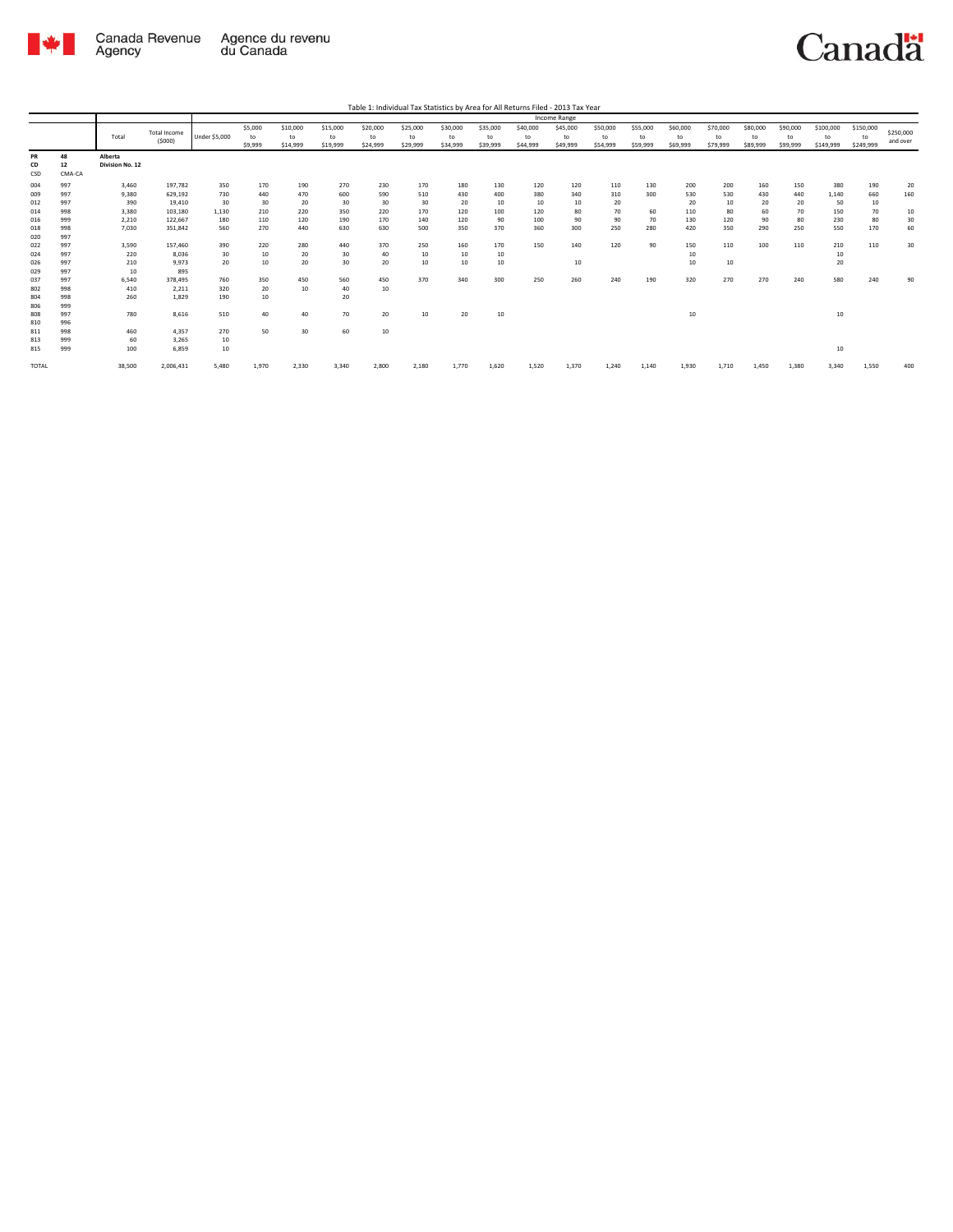

| Table 1: Individual Tax Statistics by Area for All Returns Filed - 2013 Tax Year |
|----------------------------------------------------------------------------------|
| Income Range                                                                     |

|                 |                    |                            |                     |                      |               |                |                |                |                |                |                |                | Income Range   |                |                |                |                |                |                |                 |                 |           |
|-----------------|--------------------|----------------------------|---------------------|----------------------|---------------|----------------|----------------|----------------|----------------|----------------|----------------|----------------|----------------|----------------|----------------|----------------|----------------|----------------|----------------|-----------------|-----------------|-----------|
|                 |                    | Total                      | <b>Total Income</b> | <b>Under \$5,000</b> | \$5,000<br>to | \$10,000<br>to | \$15,000<br>to | \$20,000<br>to | \$25,000<br>to | \$30,000<br>to | \$35,000<br>to | \$40,000<br>to | \$45,000<br>to | \$50,000<br>to | \$55,000<br>to | \$60,000<br>to | \$70,000<br>to | \$80,000<br>to | \$90,000<br>to | \$100,000<br>to | \$150,000<br>to | \$250,000 |
|                 |                    |                            | (5000)              |                      | \$9,999       | \$14,999       | \$19,999       | \$24,999       | \$29,999       | \$34,999       | \$39,999       | \$44,999       | \$49,999       | \$54,999       | \$59,999       | \$69,999       | \$79,999       | \$89,999       | \$99,999       | \$149,999       | \$249,999       | and over  |
| PR<br>CD<br>CSD | 48<br>13<br>CMA-CA | Alberta<br>Division No. 13 |                     |                      |               |                |                |                |                |                |                |                |                |                |                |                |                |                |                |                 |                 |           |
| 001             | 997                | 6,310                      | 312,107             | 610                  | 370           | 440            | 550            | 550            | 330            | 310            | 270            | 260            | 240            | 250            | 200            | 360            | 320            | 260            | 230            | 540             | 170             | 50        |
| 002             | 998                | 2,760                      | 130,655             | 230                  | 150           | 190            | 260            | 280            | 170            | 130            | 130            | 130            | 100            | 90             | 80             | 150            | 140            | 140            | 110            | 190             | 60              | 20        |
| 003             | 996                | 40                         | 1,843               |                      |               |                |                |                |                |                |                |                |                |                |                |                |                |                |                |                 |                 |           |
| 007             | 996                | 90                         | 3,573               |                      |               |                |                |                |                |                |                |                |                |                |                |                |                |                |                |                 |                 |           |
| 008             | 996                | 110                        | 5,135               | 20                   |               |                | 10             | 10             |                |                |                |                |                |                |                |                |                |                |                |                 |                 |           |
| 009             | 999                | 10                         | 492                 |                      |               |                |                |                |                |                |                |                |                |                |                |                |                |                |                |                 |                 |           |
| 010             | 997                | 70                         | 3,978               |                      |               |                |                |                |                |                |                |                |                |                |                |                |                |                |                |                 |                 |           |
| 011             | 997                |                            |                     |                      |               |                |                |                |                |                |                |                |                |                |                |                |                |                |                |                 |                 |           |
| 012             | 997                | 1,390                      | 72,436              | 90                   | 80            | 100            | 140            | 120            | 90             | 60             | 60             | 50             | 60             | 60             | 50             | 70             | 70             | 70             | 40             | 120             | 50              | 10        |
| 013             | 999                | 30                         | 1,541               |                      |               |                |                |                |                |                |                |                |                |                |                |                |                |                |                |                 |                 |           |
| 014             | 997                | 780                        | 47,842              | 70                   | 40            | 50             | 50             | 50             | 40             | 30             | 30             | 30             | 40             | 30             | 20             | 60             | 40             | 30             | 40             | 70              | 30              | 10        |
| 016             | 996                | 160                        | 8,465               | 10                   | 10            |                | 20             | 10             | 10             |                |                | 10             |                |                |                |                |                |                |                | 10              | 10              |           |
| 017             | 996                | 140                        | 7,668               | 10                   |               |                |                |                |                |                |                |                |                |                |                |                |                | 10             |                | 10              |                 |           |
| 018             | 997                | 2,030                      | 89,568              | 190                  | 120           | 140            | 210            | 180            | 110            | 100            | 110            | 100            | 90             | 90             | 70             | 130            | 90             | 90             | 50             | 110             | 50              | $10$      |
| 019             | 998                | 6,670                      | 297,521             | 460                  | 350           | 490            | 690            | 630            | 440            | 390            | 400            | 380            | 290            | 260            | 260            | 390            | 300            | 210            | 210            | 370             | 130             | 30        |
| 028<br>029      | 997<br>998         | 4,470<br>490               | 205,898<br>21,652   | 410<br>60            | 290<br>30     | 380<br>40      | 430<br>50      | 380<br>30      | 290<br>30      | 270<br>30      | 230<br>20      | 180<br>20      | 170<br>20      | 170<br>10      | 130<br>10      | 240<br>30      | 200<br>30      | 140<br>20      | 130<br>20      | 320<br>30       | 90<br>10        | 20        |
| 030             | 998                | 10,030                     | 636,740             | 770                  | 500           | 510            | 630            | 600            | 520            | 510            | 490            | 430            | 350            | 350            | 340            | 630            | 590            | 530            | 470            | 1,170           | 510             | 150       |
| 031             | 998                | 5,650                      | 259,738             | 390                  | 310           | 440            | 610            | 620            | 440            | 330            | 290            | 260            | 250            | 210            | 160            | 270            | 220            | 190            | 170            | 340             | 130             | 40        |
| 032             | 999                | 390                        | 17,649              | 30                   | 20            | 20             | 40             | 40             | 30             | 30             | 20             | 20             | 10             | 20             | 10             | 20             | 20             | 10             | 20             | 20              | 10              |           |
| 033             | 999                | 30                         | 1,089               |                      |               |                |                |                |                |                |                |                |                |                |                |                |                |                |                |                 |                 |           |
| 036             | 997                | 2,350                      | 119,181             | 220                  | 130           | 180            | 240            | 210            | 140            | 130            | 100            | 100            | 80             | 70             | 60             | 130            | 100            | 80             | 80             | 180             | 110             | 20        |
| 044             | 997                | 3,680                      | 184,073             | 350                  | 230           | 270            | 330            | 290            | 220            | 200            | 190            | 160            | 130            | 130            | 120            | 180            | 160            | 140            | 120            | 270             | 150             | 40        |
| 046             | 998                | 2,010                      | 105,560             | 160                  | 110           | 140            | 190            | 180            | 110            | 100            | 100            | 90             | 80             | 80             | 50             | 120            | 90             | 80             | 70             | 170             | 90              | 20        |
| 047             | 996                | 30                         | 3,223               |                      |               |                |                |                |                |                |                |                |                |                |                |                |                |                |                |                 |                 |           |
| 048             | 998                | 5,530                      | 313,222             | 430                  | 310           | 330            | 430            | 440            | 270            | 320            | 230            | 270            | 240            | 200            | 180            | 310            | 270            | 220            | 210            | 520             | 310             | 50        |
| 049             | 997                | 170                        | 8,501               | 10                   |               |                | 10             | 20             |                | 10             | 10             | 10             | 20             |                |                |                |                |                |                | 20              |                 |           |
| 051             | 997                | 60                         | 3,383               |                      |               |                |                |                |                |                |                |                |                |                |                |                |                |                |                |                 |                 |           |
| 055             | 999                | 50                         | 3,201               |                      |               |                |                |                |                |                |                |                |                |                |                |                |                |                |                |                 |                 |           |
| 057             | 999                | 40                         | 1,899               |                      |               |                |                |                |                |                |                |                |                |                |                |                |                |                |                |                 |                 |           |
| 061             | 996                | 80                         | 4,691               |                      |               |                |                |                |                |                |                |                |                |                |                |                |                |                |                |                 |                 |           |
| 811             | 997                | 470                        | 8,157               | 240                  | 20            | 30             | 60             | 10             | 20             | 20             | 10             |                |                |                |                |                |                |                |                | 10              |                 |           |
| TOTAL           |                    | 56,090                     | 2,880,681           | 4,800                | 3,120         | 3,830          | 4,990          | 4,700          | 3,310          | 3,020          | 2,720          | 2,550          | 2,200          | 2,060          | 1,780          | 3,130          | 2,690          | 2,250          | 2,000          | 4,530           | 1,960           | 470       |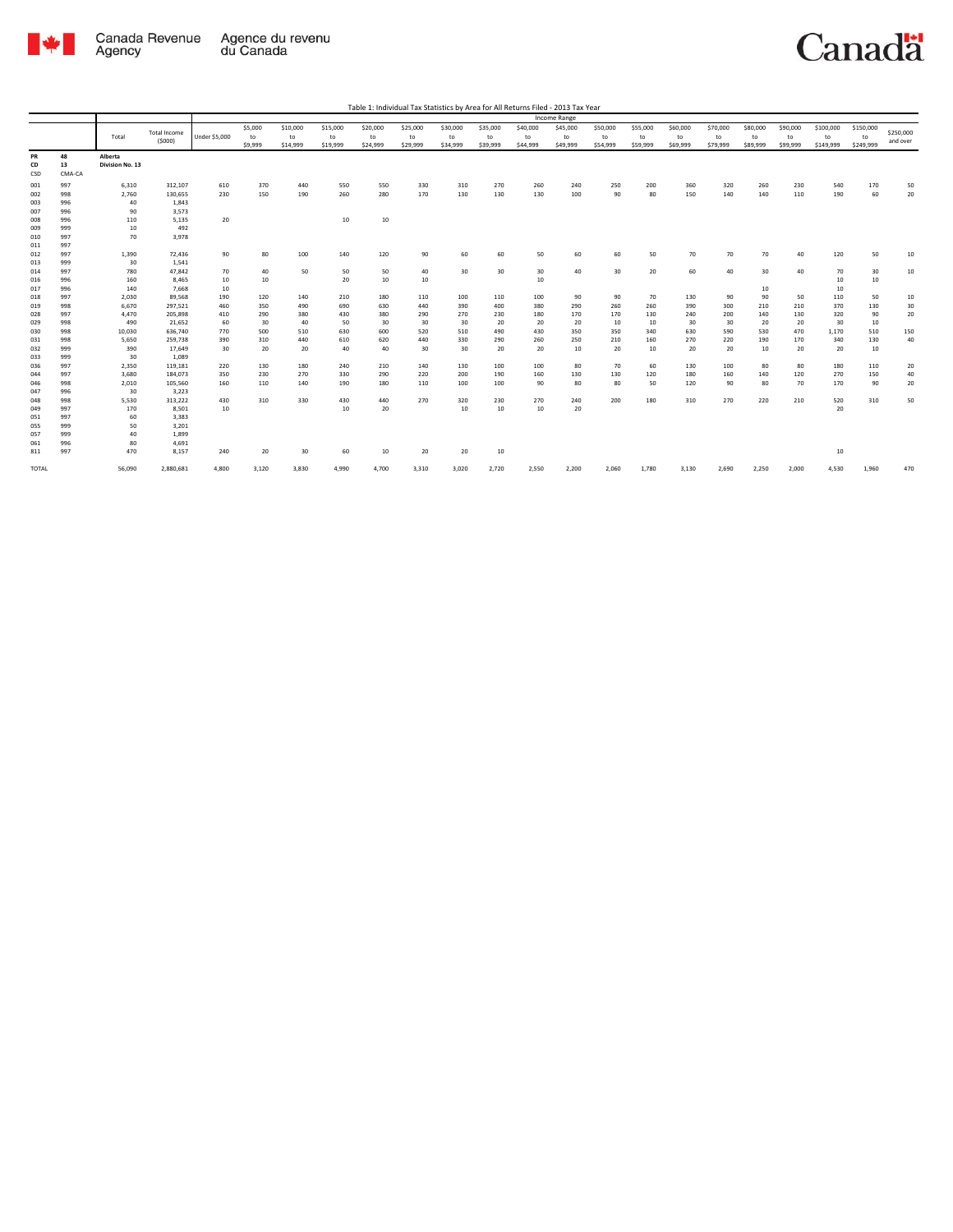

|                 |                    |                            |                        |                      |                          |                            |                            |                            |                            |                            |                            |                            | Income Range         |                            |                            |                            |                            |                            |                            |                              |                             |                       |
|-----------------|--------------------|----------------------------|------------------------|----------------------|--------------------------|----------------------------|----------------------------|----------------------------|----------------------------|----------------------------|----------------------------|----------------------------|----------------------|----------------------------|----------------------------|----------------------------|----------------------------|----------------------------|----------------------------|------------------------------|-----------------------------|-----------------------|
|                 |                    | Total                      | Total Income<br>(5000) | <b>Under \$5,000</b> | \$5,000<br>to<br>\$9,999 | \$10,000<br>to<br>\$14,999 | \$15,000<br>tΩ<br>\$19,999 | \$20,000<br>to<br>\$24,999 | \$25,000<br>to<br>\$29,999 | \$30,000<br>to<br>\$34,999 | \$35,000<br>to<br>\$39,999 | \$40,000<br>to<br>\$44,999 | \$45,000<br>\$49,999 | \$50,000<br>to<br>\$54,999 | \$55,000<br>to<br>\$59,999 | \$60,000<br>to<br>\$69,999 | \$70,000<br>to<br>\$79,999 | \$80,000<br>to<br>\$89,999 | \$90,000<br>to<br>\$99,999 | \$100,000<br>to<br>\$149,999 | \$150,000<br>t<br>\$249,999 | \$250,000<br>and over |
| PR<br>CD<br>CSD | 48<br>14<br>CMA-CA | Alberta<br>Division No. 14 |                        |                      |                          |                            |                            |                            |                            |                            |                            |                            |                      |                            |                            |                            |                            |                            |                            |                              |                             |                       |
| 003             | 998                | 6,810                      | 340,464                | 660                  | 410                      | 500                        | 590                        | 550                        | 370                        | 330                        | 310                        | 270                        | 240                  | 240                        | 210                        | 380                        | 300                        | 280                        | 260                        | 650                          | 220                         | 40                    |
| 019             | 998                | 8,420                      | 479,379                | 620                  | 440                      | 440                        | 550                        | 600                        | 500                        | 470                        | 410                        | 350                        | 320                  | 250                        | 270                        | 440                        | 430                        | 430                        | 500                        | 1,080                        | 250                         | 70                    |
| 024             | 998                | 8,180                      | 474,339                | 600                  | 430                      | 440                        | 570                        | 650                        | 470                        | 380                        | 350                        | 370                        | 320                  | 300                        | 250                        | 470                        | 430                        | 410                        | 390                        | 950                          | 320                         | 80                    |
| TOTAL           |                    | 23,400                     | 1,294,181              | 1,890                | 1,280                    | 1,380                      | 1,710                      | 1,800                      | 1,340                      | 1,180                      | 1,070                      | 990                        | 880                  | 790                        | 730                        | 1,280                      | 1,160                      | 1,110                      | 1,150                      | 2,680                        | 790                         | 190                   |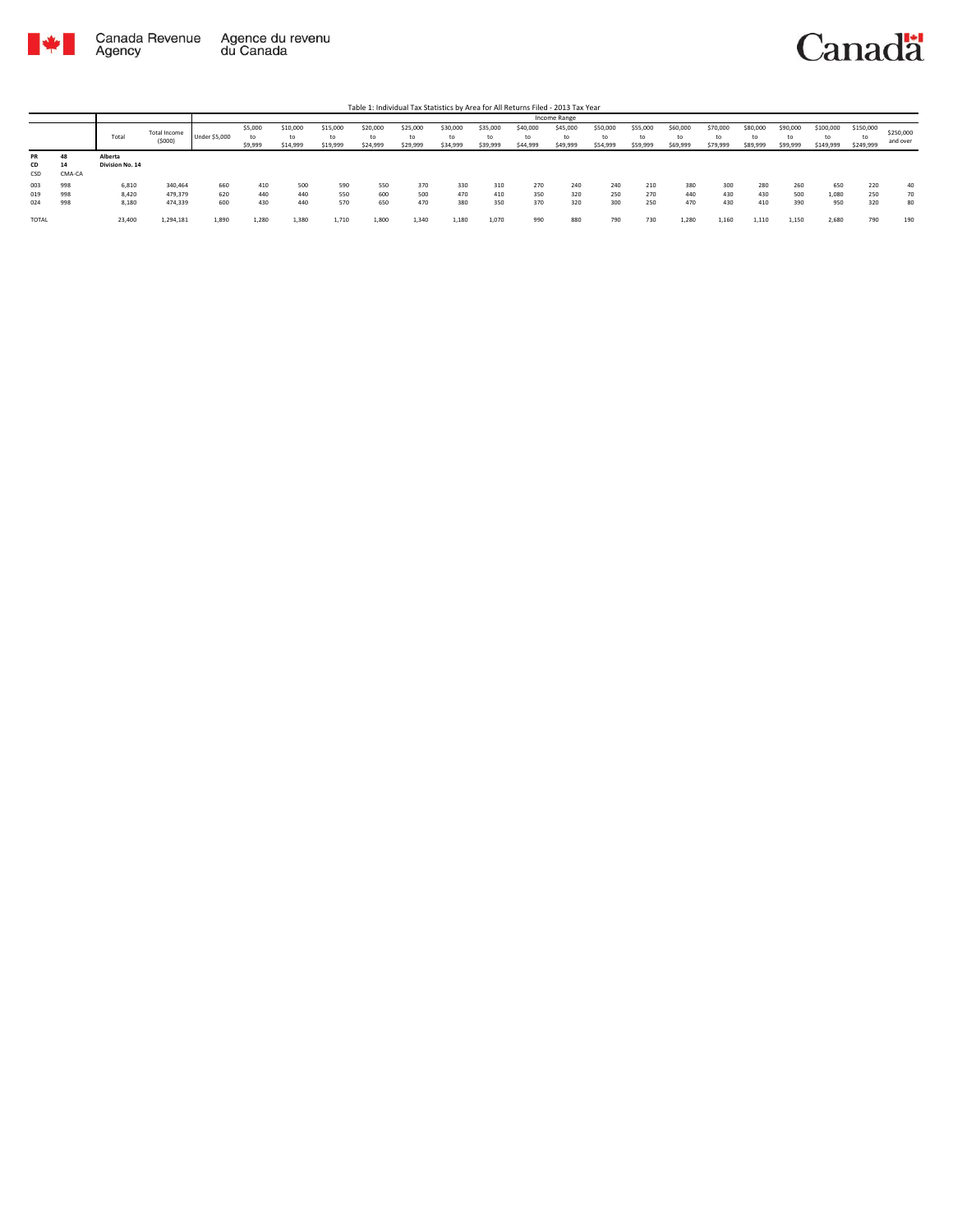

Table 1: Individual Tax Statistics by Area for All Returns Filed - 2013 Tax Year

|              |        |                 |              |               |         |          |          |          |          |          |          |          | Income Range |          |          |          |          |          |          |                |           |           |
|--------------|--------|-----------------|--------------|---------------|---------|----------|----------|----------|----------|----------|----------|----------|--------------|----------|----------|----------|----------|----------|----------|----------------|-----------|-----------|
|              |        |                 | Total Income |               | \$5,000 | \$10,000 | \$15,000 | \$20,000 | \$25,000 | \$30,000 | \$35,000 | \$40,000 | \$45,000     | \$50,000 | \$55,000 | \$60,000 | \$70,000 | \$80,000 | \$90,000 | \$100,000      | \$150,000 | \$250,000 |
|              |        | Total           | (5000)       | Under \$5,000 | to      | to       | to       | to       | to       | to       | to       | to       | to           | to       | to       | to       | to       | to       | to       | t <sub>0</sub> | to        | and over  |
|              |        |                 |              |               | \$9,999 | \$14,999 | \$19,999 | \$24,999 | \$29,999 | \$34,999 | \$39,999 | \$44,999 | \$49,999     | \$54,999 | \$59,999 | \$69,999 | \$79,999 | \$89,999 | \$99,999 | \$149,999      | \$249,999 |           |
| PR           | 48     | Alberta         |              |               |         |          |          |          |          |          |          |          |              |          |          |          |          |          |          |                |           |           |
| CD           | 15     | Division No. 15 |              |               |         |          |          |          |          |          |          |          |              |          |          |          |          |          |          |                |           |           |
| CSD          | CMA-CA |                 |              |               |         |          |          |          |          |          |          |          |              |          |          |          |          |          |          |                |           |           |
| 007          | 998    | 4,990           | 249,008      | 350           | 250     | 310      | 520      | 510      | 380      | 290      | 250      | 200      | 190          | 180      | 130      | 220      | 180      | 170      | 230      | 480            | 140       | 40        |
| 013          | 998    | 260             | 8,966        | 20            | 20      | 10       | 20       | 30       | 30       | 30       | 30       | 30       |              | 10       |          |          |          |          |          |                |           |           |
| 015          | 996    | 750             | 41,763       | 50            | 30      | 50       | 40       | 50       | 50       | 50       | 50       | 40       | 40           | 30       | 20       | 60       | 50       | 30       | 20       | 50             | 20        | 10        |
| 030          | 999    |                 |              |               |         |          |          |          |          |          |          |          |              |          |          |          |          |          |          |                |           |           |
| 032          | 998    | 1,020           | 35,806       | 100           | 60      | 90       | 100      | 90       | 80       | 90       | 110      | 90       | 60           | 30       | 20       | 30       | 20       | 20       | 10       | 20             | 10        |           |
| 033          | 998    | 3,630           | 175,013      | 220           | 150     | 200      | 260      | 260      | 340      | 330      | 270      | 200      | 170          | 130      | 120      | 240      | 170      | 130      | 100      | 300            | 50        | 20        |
| 035          | 998    | 6,860           | 295,855      | 500           | 370     | 470      | 570      | 610      | 620      | 620      | 520      | 410      | 380          | 310      | 220      | 350      | 250      | 150      | 110      | 260            | 80        | 70        |
| 802          | 997    | 1,890           | 12,984       | 1,310         | 190     | 100      | 190      | 30       | 10       |          |          |          |              |          |          |          |          |          |          | 10             |           |           |
| <b>TOTAL</b> |        | 19,420          | 819,394      | 2,560         | 1,070   | 1,230    | 1,700    | 1,570    | 1,500    | 1,420    | 1,220    | 970      | 850          | 680      | 530      | 910      | 670      | 510      | 480      | 1,110          | 300       | 140       |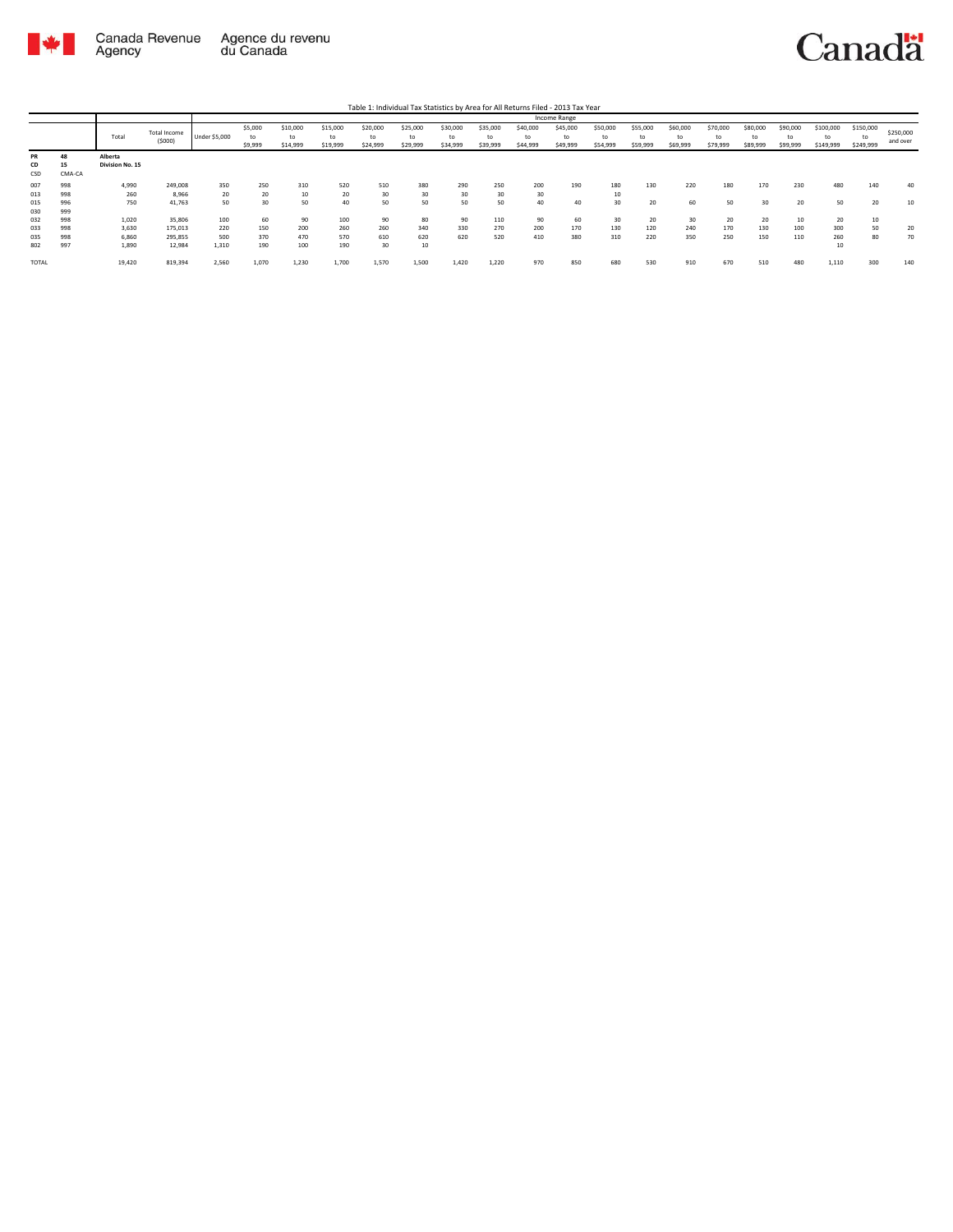

|                 |                    |                            |                        |                      |                          |                            |                            |                            |                            |                            |                            |                            | Income Range               |                            |                            |                            |                            |                            |                            |                              |                              |                       |
|-----------------|--------------------|----------------------------|------------------------|----------------------|--------------------------|----------------------------|----------------------------|----------------------------|----------------------------|----------------------------|----------------------------|----------------------------|----------------------------|----------------------------|----------------------------|----------------------------|----------------------------|----------------------------|----------------------------|------------------------------|------------------------------|-----------------------|
|                 |                    | Total                      | Total Income<br>(5000) | <b>Under \$5,000</b> | \$5,000<br>to<br>\$9,999 | \$10,000<br>to<br>\$14,999 | \$15,000<br>to<br>\$19,999 | \$20,000<br>to<br>\$24,999 | \$25,000<br>to<br>\$29,999 | \$30,000<br>to<br>\$34,999 | \$35,000<br>to<br>\$39,999 | \$40,000<br>to<br>\$44,999 | \$45,000<br>to<br>\$49,999 | \$50,000<br>to<br>\$54,999 | \$55,000<br>to<br>\$59,999 | \$60,000<br>to<br>\$69,999 | \$70,000<br>to<br>\$79,999 | \$80,000<br>to<br>\$89,999 | \$90,000<br>to<br>\$99,999 | \$100,000<br>to<br>\$149,999 | \$150,000<br>to<br>\$249,999 | \$250,000<br>and over |
| PR<br>CD<br>CSD | 48<br>16<br>CMA-CA | Alberta<br>Division No. 16 |                        |                      |                          |                            |                            |                            |                            |                            |                            |                            |                            |                            |                            |                            |                            |                            |                            |                              |                              |                       |
| 051<br>860      | 997<br>999         | 240                        | 1,397                  | 200                  |                          |                            | 20                         |                            |                            |                            |                            |                            |                            |                            |                            |                            |                            |                            |                            |                              |                              |                       |
| TOTAL           |                    | 240                        | 1,397                  | 200                  |                          |                            | 20                         |                            |                            |                            |                            |                            |                            |                            |                            |                            |                            |                            |                            |                              |                              |                       |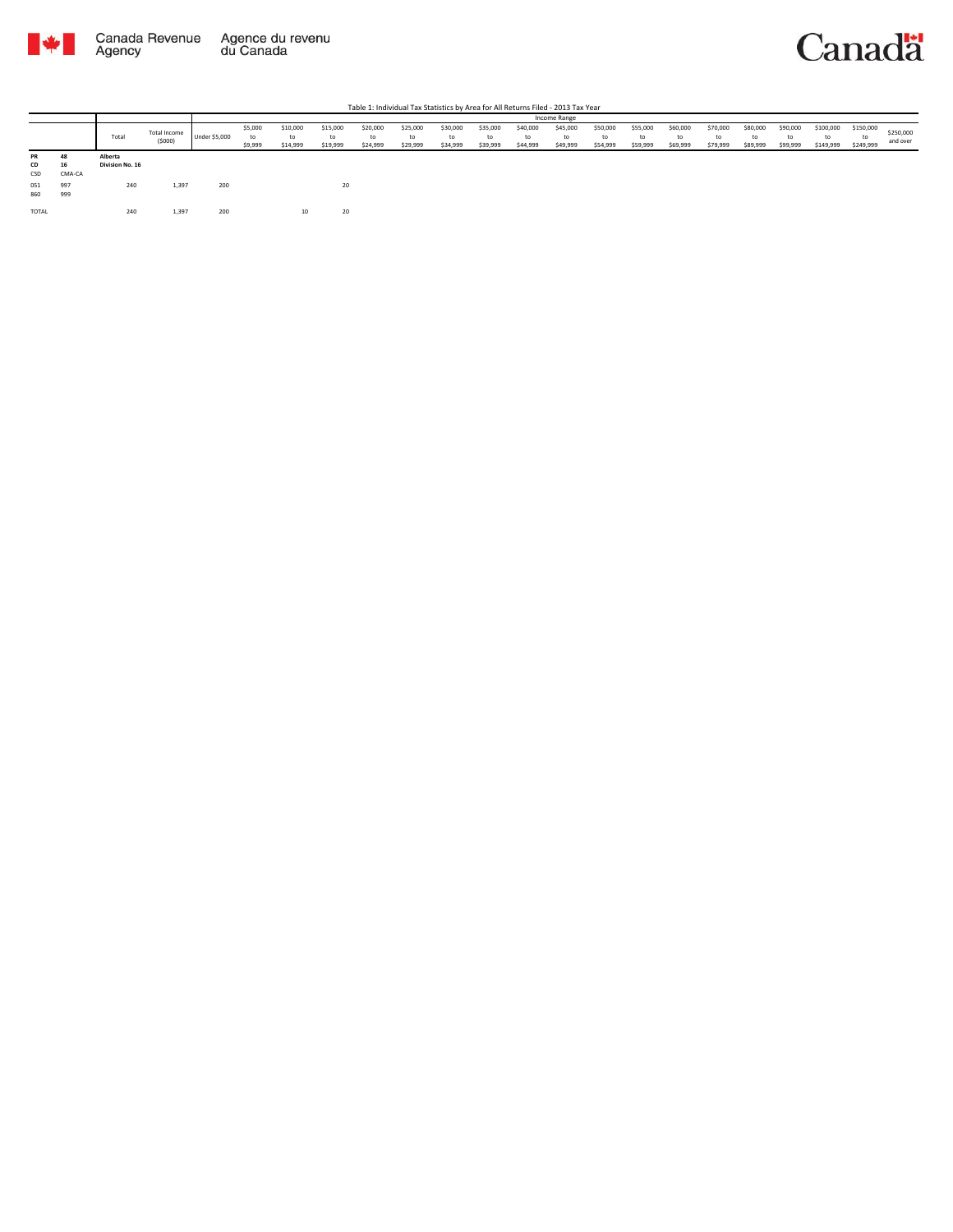

|                  |              |                 |              |                      |         |          |          |          |          |          |          |          | <b>Income Range</b> |          |          |          |          |          |          |           |           |                       |
|------------------|--------------|-----------------|--------------|----------------------|---------|----------|----------|----------|----------|----------|----------|----------|---------------------|----------|----------|----------|----------|----------|----------|-----------|-----------|-----------------------|
|                  |              |                 | Total Income |                      | \$5,000 | \$10,000 | \$15,000 | \$20,000 | \$25,000 | \$30,000 | \$35,000 | \$40,000 | \$45,000            | \$50,000 | \$55,000 | \$60,000 | \$70,000 | \$80,000 | \$90,000 | \$100,000 | \$150,000 |                       |
|                  |              | Total           | (5000)       | <b>Under \$5,000</b> | to      | to       | to       | to       | to       | to       | to       | to       | to                  | to       | to       | to       | to       | to       | to       | to        | to        | \$250,000<br>and over |
|                  |              |                 |              |                      | \$9,999 | \$14,999 | \$19,999 | \$24,999 | \$29,999 | \$34,999 | \$39,999 | \$44,999 | \$49,999            | \$54,999 | \$59,999 | \$69,999 | \$79,999 | \$89,999 | \$99,999 | \$149,999 | \$249,999 |                       |
| PR               | 48           | Alberta         |              |                      |         |          |          |          |          |          |          |          |                     |          |          |          |          |          |          |           |           |                       |
| <b>CD</b><br>CSD | 17<br>CMA-CA | Division No. 17 |              |                      |         |          |          |          |          |          |          |          |                     |          |          |          |          |          |          |           |           |                       |
| 021              | 998          | 4,620           | 209,457      | 550                  | 270     | 340      | 460      | 360      | 250      | 240      | 200      | 200      | 170                 | 170      | 150      | 270      | 240      | 160      | 160      | 320       | 90        | 30                    |
| 024              | 998          | 1,140           | 68,560       | 110                  | 60      | 70       | 60       | 60       | 60       | 40       | 40       | 40       | 60                  | 40       | 40       | 70       | 70       | 50       | 60       | 170       | 60        |                       |
| 026              | 998          | 1,020           | 50,665       | 120                  | 60      | 70       | 90       | 70       | 50       | 40       | 40       | 30       | 40                  | 60       | 40       | 60       | 50       | 50       | 40       | 90        | 30        |                       |
| 027              | 998          | 2,950           | 80,172       | 930                  | 250     | 220      | 310      | 210      | 130      | 120      | 100      | 110      | 70                  | 70       | 40       | 90       | 80       | 60       | 50       | 110       | 30        |                       |
| 029              | 998          | 6,290           | 359,334      | 590                  | 330     | 320      | 410      | 380      | 330      | 330      | 290      | 280      | 240                 | 250      | 230      | 420      | 340      | 330      | 300      | 680       | 200       | 70                    |
| 031              | 998          | 3,560           | 99,084       | 1,470                | 230     | 220      | 330      | 140      | 140      | 100      | 80       | 90       | 90                  | 60       | 60       | 110      | 90       | 60       | 60       | 170       | 50        | 10                    |
| 033              | 998          | 1,440           | 69,691       | 160                  | 90      | 100      | 130      | 120      | 70       | 80       | 60       | 70       | 50                  | 50       | 30       | 70       | 70       | 70       | 60       | 110       | 50        |                       |
| 039              | 998          | 260             | 12,915       | 20                   | 20      | 20       | 30       | 10       | 10       | 20       | 20       | 20       | 10                  | 10       |          | 10       | 10       | 10       | 20       | 20        |           |                       |
| 062              | 998          | 4,720           | 237,552      | 430                  | 270     | 320      | 370      | 410      | 290      | 240      | 220      | 210      | 230                 | 170      | 140      | 280      | 240      | 170      | 160      | 400       | 130       | 40                    |
| 064              | 999          | 990             | 41,161       | 100                  | 60      | 100      | 120      | 80       | 50       | 60       | 60       | 40       | 40                  | 40       | 30       | 60       | 50       | 30       | 20       | 50        |           |                       |
| 076              | 998          | 910             | 35,216       | 120                  | 60      | 80       | 130      | 60       | 60       | 50       | 50       | 40       | 40                  | 20       | 30       | 30       | 40       | 30       | 30       | 40        | 20        |                       |
| 078              | 999          | 2,010           | 109,975      | 140                  | 90      | 120      | 190      | 150      | 150      | 100      | 100      | 80       | 90                  | 80       | 60       | 120      | 110      | 100      | 70       | 180       | 70        | 20                    |
| 093              | 998          | 4,140           | 203,193      | 700                  | 240     | 240      | 300      | 270      | 200      | 160      | 170      | 150      | 130                 | 140      | 120      | 220      | 200      | 180      | 200      | 400       | 100       | 30                    |
| 095              | 998          | 7,270           | 271,233      | 1,760                | 400     | 480      | 570      | 450      | 300      | 300      | 300      | 290      | 290                 | 290      | 280      | 440      | 350      | 220      | 200      | 260       | 70        | 30                    |
| 097              | 998          | 600             | 52,952       | 70                   | 30      | 20       | 30       | 30       | 30       | 20       | 10       | 20       |                     | 20       | 10       | 40       | 20       | 20       | 20       | 90        | 90        | 40                    |
| 817              | 999          | 170             | 4,332        | 50                   | 20      | 10       | 30       | 10       |          |          |          |          |                     |          |          |          |          |          |          |           |           |                       |
| 819              | 999          |                 |              |                      |         |          |          |          |          |          |          |          |                     |          |          |          |          |          |          |           |           |                       |
| 824              | 998          | 290             | 2,311        | 200                  | $10\,$  |          | 40       |          |          |          |          |          |                     |          |          |          |          |          |          |           |           |                       |
| 827              | 999          | 70              | 362          | 50                   |         |          |          |          |          |          |          |          |                     |          |          |          |          |          |          |           |           |                       |
| 828              | 997          | 380             | 4,763        | 220                  | 20      | 20       | 50       | 10       | 10       |          |          |          |                     |          |          |          |          |          |          |           |           |                       |
| 829              | 997          | 240             | 6.602        | 70                   | 20      | 10       | 30       | 30       |          |          |          |          |                     | 10       |          | 10       |          |          |          |           |           |                       |
| 831              | 999          |                 |              |                      |         |          |          |          |          |          |          |          |                     |          |          |          |          |          |          |           |           |                       |
| 832              | 999          | 20              | 551          |                      |         |          |          |          |          |          |          |          |                     |          |          |          |          |          |          |           |           |                       |
| 833              | 999          |                 |              |                      |         |          |          |          |          |          |          |          |                     |          |          |          |          |          |          |           |           |                       |
| 835              | 998          | 1,060           | 3,987        | 940                  | 20      | 20       | 30       | 10       |          |          |          |          |                     |          |          |          |          |          |          |           |           |                       |
| 837              | 998          | 220             | 1,979        | 170                  | 10      |          |          |          |          |          |          |          |                     |          |          |          |          |          |          |           |           |                       |
| 845              | 999          | 670             | 4,744        | 420                  | 90      | 50       | 70       | 10       |          |          |          |          |                     |          |          |          |          |          |          |           |           |                       |
| 849              | 999          | 150             | 1,406        | 80                   | 20      | 20       | 20       |          |          |          |          |          |                     |          |          |          |          |          |          |           |           |                       |
| 853              | 999          | 110             | 860          | 70                   | 10      |          |          |          |          |          |          |          |                     |          |          |          |          |          |          |           |           |                       |
| 855              | 999          |                 |              |                      |         |          |          |          |          |          |          |          |                     |          |          |          |          |          |          |           |           |                       |
| 856              | 998          | 230             | 5,293        | 140                  | 10      | 10       | 20       |          |          |          |          |          |                     |          |          |          |          |          |          |           |           |                       |
| 857              | 999          | 40              | 283          | 30                   |         |          |          |          |          |          |          |          |                     |          |          |          |          |          |          |           |           |                       |
|                  |              |                 |              |                      |         |          |          |          |          |          |          |          |                     |          |          |          |          |          |          |           |           |                       |
| <b>TOTAL</b>     |              | 45.590          | 1,939,544    | 9.680                | 2.690   | 2,860    | 3,810    | 2,910    | 2,170    | 1,940    | 1.780    | 1,700    | 1,580               | 1,490    | 1,290    | 2.340    | 1,970    | 1,560    | 1.430    | 3,110     | 1,000     | 300                   |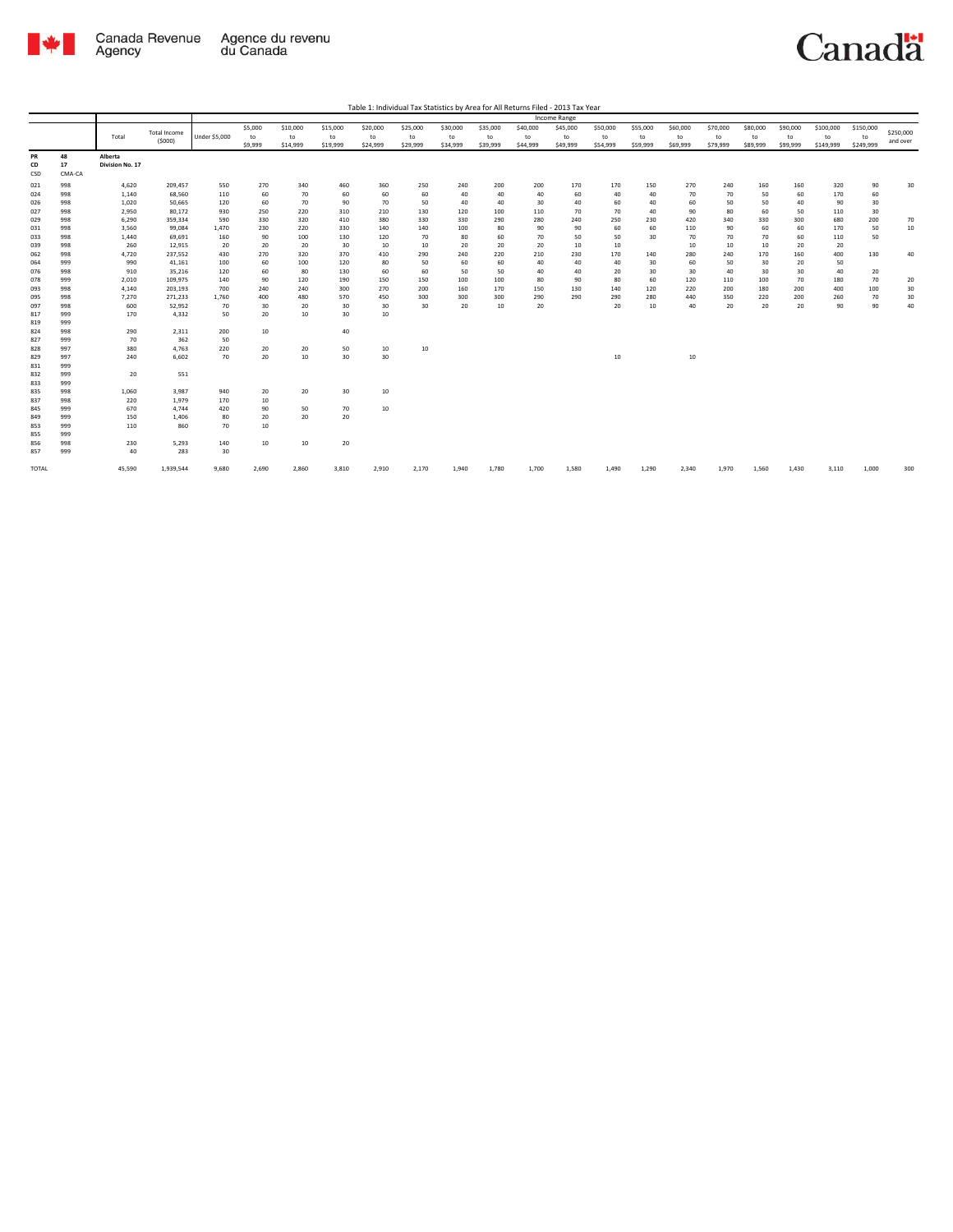

|       |        |                 |              |                      |         |          |          |          |          |          |          |          | <b>Income Range</b> |          |          |          |          |          |          |           |           |           |
|-------|--------|-----------------|--------------|----------------------|---------|----------|----------|----------|----------|----------|----------|----------|---------------------|----------|----------|----------|----------|----------|----------|-----------|-----------|-----------|
|       |        |                 | Total Income |                      | \$5,000 | \$10,000 | \$15,000 | \$20,000 | \$25,000 | \$30,000 | \$35,000 | \$40,000 | \$45,000            | \$50,000 | \$55,000 | \$60,000 | \$70,000 | \$80,000 | \$90,000 | \$100,000 | \$150,000 | \$250,000 |
|       |        | Total           | (5000)       | <b>Under \$5,000</b> | to      | to       | to       | to       | to       | to       | to       | to       | to                  | to       | to       | to       | to       | to       | to       | to        | tc        | and over  |
|       |        |                 |              |                      | \$9,999 | \$14,999 | \$19,999 | \$24,999 | \$29,999 | \$34,999 | \$39,999 | \$44,999 | \$49,999            | \$54,999 | \$59,999 | \$69,999 | \$79,999 | \$89,999 | \$99,999 | \$149,999 | \$249,999 |           |
| PR    |        | Alberta         |              |                      |         |          |          |          |          |          |          |          |                     |          |          |          |          |          |          |           |           |           |
| CD    | 18     | Division No. 18 |              |                      |         |          |          |          |          |          |          |          |                     |          |          |          |          |          |          |           |           |           |
| CSD   | CMA-CA |                 |              |                      |         |          |          |          |          |          |          |          |                     |          |          |          |          |          |          |           |           |           |
| 002   | 998    | 1,650           | 117,446      | 130                  | 80      | 80       | 90       | 90       | 90       | 70       | 60       | 60       | 50                  | 70       | 40       | 90       | 90       | 100      | 80       | 270       | 110       | 30        |
| 005   | 998    | 3,150           | 190,920      | 300                  | 170     | 190      | 190      | 170      | 170      | 100      | 100      | 110      | 100                 | 80       | 80       | 160      | 200      | 210      | 200      | 460       | 150       | 10        |
| 015   | 997    | 2,320           | 121,456      | 240                  | 170     | 160      | 190      | 150      | 110      | 90       | 120      | 110      | 90                  | 80       | 80       | 140      | 130      | 80       | 70       | 210       | 70        | 20        |
| 018   | 998    | 3,640           | 169,610      | 620                  | 210     | 240      | 320      | 290      | 200      | 190      | 160      | 140      | 110                 | 110      | 80       | 160      | 140      | 120      | 130      | 280       | 130       | 30        |
| 816   | 998    | 210             | 1,993        | 120                  | 20      |          | 20       | 10       |          |          |          |          |                     |          |          |          |          |          |          |           |           |           |
| TOTAL |        | 10,960          | 601,425      | 1,410                | 650     | 660      | 820      | 700      | 570      | 460      | 440      | 420      | 350                 | 340      | 280      | 550      | 570      | 510      | 480      | 1,220     | 460       | 90        |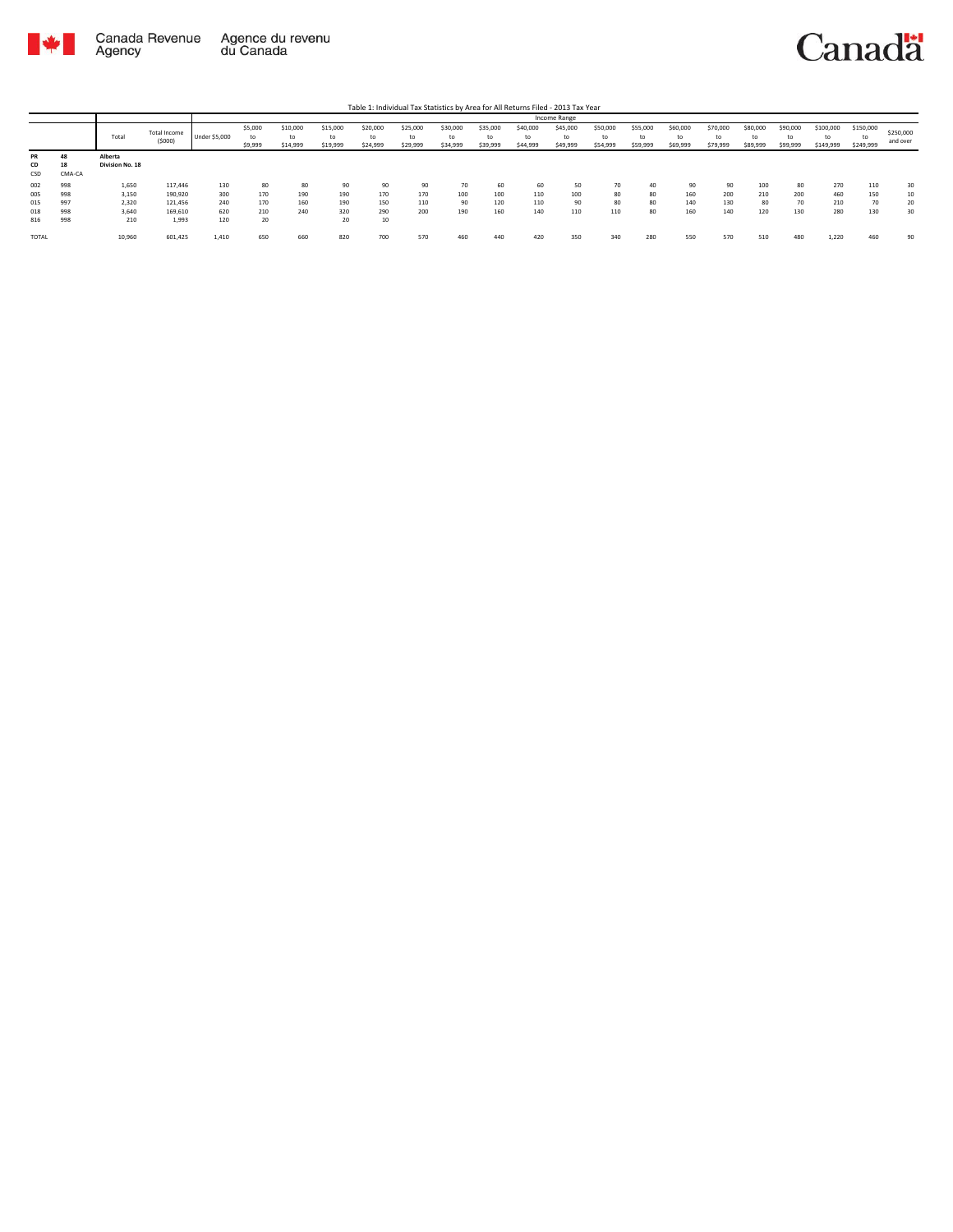

|                   |                    |                            |                               |                      |                          |                            |                            | Table 1: Individual Tax Statistics by Area for All Returns Filed - 2013 Tax Year |                            |                            |                            |                            |                            |                            |                            |                            |                            |                            |                            |                              |                              |                       |
|-------------------|--------------------|----------------------------|-------------------------------|----------------------|--------------------------|----------------------------|----------------------------|----------------------------------------------------------------------------------|----------------------------|----------------------------|----------------------------|----------------------------|----------------------------|----------------------------|----------------------------|----------------------------|----------------------------|----------------------------|----------------------------|------------------------------|------------------------------|-----------------------|
|                   |                    |                            |                               |                      |                          |                            |                            |                                                                                  |                            |                            |                            |                            | Income Range               |                            |                            |                            |                            |                            |                            |                              |                              |                       |
|                   |                    | Total                      | <b>Total Income</b><br>(5000) | <b>Under \$5,000</b> | \$5,000<br>to<br>\$9,999 | \$10,000<br>to<br>\$14,999 | \$15,000<br>to<br>\$19,999 | \$20,000<br>to<br>\$24,999                                                       | \$25,000<br>to<br>\$29,999 | \$30,000<br>to<br>\$34,999 | \$35,000<br>to<br>\$39,999 | \$40,000<br>to<br>\$44,999 | \$45,000<br>to<br>\$49,999 | \$50,000<br>to<br>\$54,999 | \$55,000<br>to<br>\$59,999 | \$60,000<br>to<br>\$69,999 | \$70,000<br>to<br>\$79,999 | \$80,000<br>to<br>\$89,999 | \$90,000<br>to<br>\$99,999 | \$100,000<br>to<br>\$149,999 | \$150,000<br>to<br>\$249,999 | \$250,000<br>and over |
| PR<br>CD<br>CSD   | 48<br>19<br>CMA-CA | Alberta<br>Division No. 19 |                               |                      |                          |                            |                            |                                                                                  |                            |                            |                            |                            |                            |                            |                            |                            |                            |                            |                            |                              |                              |                       |
| 006<br>008        | 996<br>997         | 12,480<br>1.610            | 931,178<br>65,478             | 940<br>290           | 580<br>100               | 640<br>130                 | 720<br>180                 | 670<br>120                                                                       | 560<br>90                  | 490<br>90                  | 520<br>60                  | 490<br>60                  | 500<br>60                  | 450<br>50                  | 420<br>50                  | 830<br>70                  | 740<br>50                  | 640<br>50                  | 570<br>40                  | 1,630<br>70                  | 770<br>40                    | 330<br>10             |
| 009<br>011        | 997<br>996         | 3,690<br>940               | 209,236<br>56,749             | 310<br>90            | 200<br>40                | 210<br>40                  | 300<br>70                  | 300<br>50                                                                        | 190<br>40                  | 180<br>40                  | 160<br>50                  | 170<br>40                  | 140<br>40                  | 130<br>30                  | 120<br>30                  | 230<br>70                  | 170<br>60                  | 150<br>40                  | 150<br>50                  | 390<br>110                   | 150<br>50                    | 40<br>10              |
| 014<br>038        | 996<br>998         | 1.840<br>7.320             | 111.085<br>431.473            | 160<br>770           | 80<br>360                | 110<br>380                 | 120<br>440                 | 120<br>430                                                                       | 80<br>400                  | 110<br>400                 | 70<br>350                  | 70<br>310                  | 80<br>260                  | 70<br>250                  | 60<br>250                  | 120<br>450                 | 100<br>400                 | 80<br>330                  | 100<br>310                 | 210<br>840                   | 90<br>300                    | 20<br>90              |
| 041<br>042        | 999<br>998         | 1,890<br>600               | 93,457<br>27.174              | 140<br>60            | 120<br>40                | 130<br>40                  | 190<br>70                  | 160<br>60                                                                        | 150<br>30                  | 90<br>30                   | 100<br>40                  | 90<br>30                   | 70<br>30                   | 70<br>20                   | 70<br>10                   | 110<br>20                  | 80<br>40                   | 80<br>30                   | 60<br>20                   | 130<br>50                    | 50                           | 20                    |
| 044<br>046        | 999<br>998         | 420                        | 23,881                        | 30                   | 20                       | 20                         | 30                         | 30                                                                               | 20                         | 20                         | 20                         | 30                         | 20                         | 20                         | $10$                       | 30                         | 20                         | 20                         | 30                         | 40                           | 20                           |                       |
| 048<br>049        | 998<br>997         | 560<br>1,110               | 28.537<br>53,810              | 40<br>90             | 30<br>80                 | 20<br>130                  | 40<br>150                  | 50<br>90                                                                         | 40<br>70                   | 30<br>60                   | 30<br>40                   | 30<br>30                   | 20<br>50                   | 30<br>40                   | 20<br>30                   | 30<br>40                   | 40<br>40                   | 30<br>30                   | 20<br>40                   | 40<br>80                     | 20<br>20                     | 20                    |
| 054<br>056        | 998<br>997         | 30<br>840                  | 1.202<br>41,285               | 70                   | 60                       | 50                         | 70                         | 80                                                                               | 60                         | 50                         | 40                         | 30                         | 40                         | 30                         | 30                         | 50                         | 30                         | 30                         | 30                         | 70                           | 30                           |                       |
| 059<br>066<br>068 | 997<br>998<br>998  | 2,920<br>360               | 148,914<br>17,378             | 230<br>40            | 160<br>30                | 210<br>30                  | 260<br>30                  | 230<br>30                                                                        | 180<br>20                  | 130<br>20                  | 150<br>20                  | 150<br>20                  | 120<br>20                  | 100<br>10                  | 90<br>10                   | 170<br>20                  | 140<br>20                  | 110<br>10                  | 80<br>20                   | 290<br>20                    | 80<br>20                     | 30                    |
| 071<br>072        | 998<br>999         | 380<br>440                 | 16,401<br>19,849              | 60<br>40             | 20<br>30                 | 40<br>20                   | 30<br>50                   | 30<br>50                                                                         | 20<br>30                   | 30<br>20                   | 10<br>20                   | 20<br>20                   | 20<br>20                   | 20<br>20                   | 20                         | 20<br>20                   | 20<br>20                   | 10<br>20                   | 10                         | 30<br>30                     |                              |                       |
| 074<br>826        | 998<br>999         | 2,890<br>110               | 154,746<br>4,781              | 240<br>20            | 150                      | 180                        | 200<br>10                  | 230<br>10                                                                        | 180                        | 110                        | 130                        | 140                        | 110                        | 110                        | 110                        | 190                        | 180                        | 140                        | 130                        | 270                          | 80                           | 20                    |
| TOTAL             |                    | 40,420                     | 2,436,673                     | 3,600                | 2,090                    | 2,380                      | 2,950                      | 2,740                                                                            | 2,170                      | 1,900                      | 1,800                      | 1,710                      | 1,580                      | 1,460                      | 1,340                      | 2.460                      | 2,150                      | 1,810                      | 1,670                      | 4,290                        | 1,740                        | 620                   |